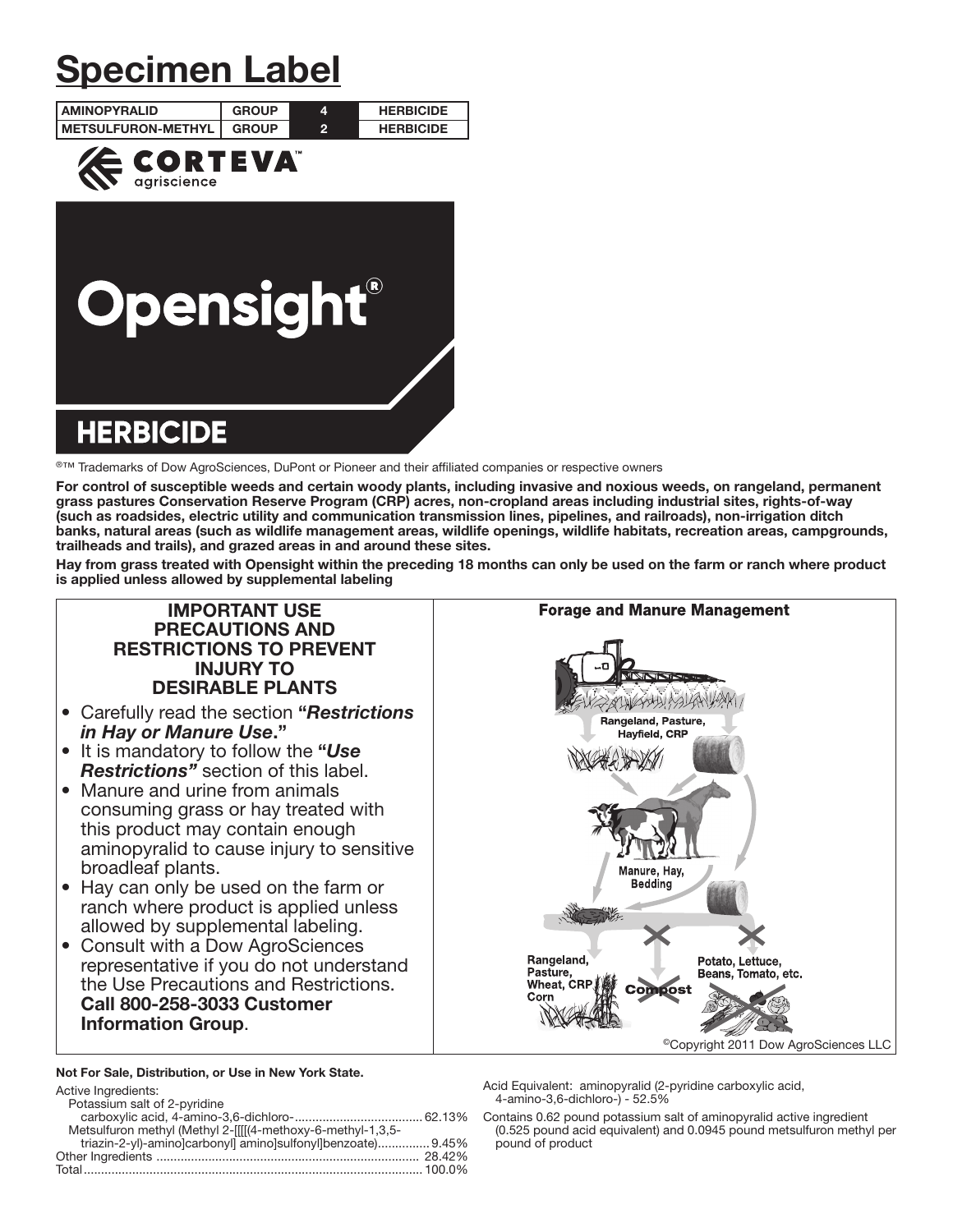# Precautionary Statements

Hazards to Humans and Domestic Animals EPA Reg. No. 62719-597

# Keep Out of Reach of Children WARNING

Causes Substantial but Temporary Eye Injury • Harmful if Swallowed Do not get in eyes or on clothing. Avoid contact with skin.

#### Personal Protective Equipment (PPE) Applicators and other handlers must wear:

Long-sleeved shirt and long pants

- Shoes plus socks
- Chemical resistant gloves
- Protective eyewear

Follow manufacturer's instructions for cleaning/maintaining PPE. If no such instructions exist for washables, use detergent and hot water. Keep and wash PPE separately from other laundry.

# User Safety Recommendations

- Users should:
- Wash hands before eating, drinking, chewing gum, using tobacco or using the toilet.
- Remove clothing immediately if pesticide gets inside. Then wash thoroughly and put on clean clothing.

# First Aid

Ļ

If in eyes: Hold eye open and rinse slowly and gently with water for 15-20 minutes. Remove contact lenses, if present, after the first 5 minutes, then continue rinsing. Call a poison control center or doctor for treatment advice.

If on skin: Take off contaminated clothing. Rinse skin immediately with plenty of water for 15-20 minutes. Call a poison control center or doctor for treatment advice.

If swallowed: Call a poison control center or doctor immediately for treatment advice. Have person sip a glass of water if able to swallow. Do not induce vomiting unless told to do so by a poison control center or doctor. Do not give anything by mouth to an unconscious person.

Have the product container or label with you when calling a poison control center or doctor or going for treatment. You may also contact 1-800-992-5994 for emergency medical treatment information.

# Environmental Hazards

Do not apply directly to water, to areas where surface water is present or to intertidal areas below the mean high water mark. Do not contaminate water when disposing of equipment washwater or rinsate.

This chemical has the properties and characteristics associated with chemicals detected in groundwater. The use of this chemical in areas where soils are permeable, particularly where the water table is shallow, may result in groundwater contamination.

# Non-Target Organism Advisory

This product is toxic to plants and may adversely impact the forage and habitat of non-target organisms, including pollinators, in area adjacent to the treated area. Protect the forage and habitat of non-target organisms by minimizing spray drift. For further guidance and instructions on how to minimize spray drift, refer to the Spray Drift Management section of this label.

# Windblown Soil Particles Advisory

This product has the potential to move off-site due to wind erosion. Soils that are subject to wind erosion usually have a high silt and/or fine to very fine sand fractions and low organic matter content. Other factors which can affects the movement of windblown soil include the intensity and direction of prevailing winds, vegetative cover, site slope, rainfall, and drainage patterns. Avoid applying this product if prevailing local conditions may be expected to result in off-site movement.

# Directions for Use

It is a violation of Federal law to use this product in a manner inconsistent with its labeling.

Read all Directions for Use carefully before applying.

Do not apply this product in a way that will contact workers or other persons, either directly or through drift. Only protected handlers may be in the area during application. For any requirements specific to your State or Tribe, consult the agency responsible for pesticide regulation.

# Not For Sale, Distribution, or Use in New York State.

Not for use on pastures in Connecticut, Maine, Massachusetts, New Hampshire, Rhode Island, and Vermont. All other labeled uses are permitted in these states including grazed areas in and around approved use sites.



Light grey  $=$  states where use in pastures is not permitted Dark grey = NY where the product is not registered

# Agricultural Use Requirements

Use this product only in accordance with its labeling and with the Worker Protection Standard, 40 CFR part 170. This Standard contains requirements for the protection of agricultural workers on farms, forests, nurseries, and greenhouses, and handlers of agricultural pesticides. It contains requirements for training, decontamination, notification, and emergency assistance. It also contains specific instructions and exceptions pertaining to the statements on this label about Personal Protective Equipment (PPE) and restricted-entry interval. The requirements in this box only apply to uses of this product that are covered by the Worker Protection Standard.

Do not enter or allow worker entry into treated areas during the restricted entry interval (REI) of 48 hours.

PPE required for early entry to treated areas that is permitted under the Worker Protection Standard and that involves contact with anything that has been treated, such as plants, soil, or water, is:

- **Coveralls**
- Chemical-resistant gloves made of any waterproof material
- Shoes plus socks

# Non-Agricultural Use Requirements

The requirements in this box apply to uses of this product that are NOT within the scope of the Worker Protection Standard for Agricultural Pesticides (40 CFR Part 170). The WPS applies when this product is used to produce agricultural plants on farms, forests, nurseries, or greenhouses.

Entry Restrictions for Non-WPS Uses: Do not enter or allow people or pets to enter the treated area until sprays have dried. Ļ

# Storage and Disposal

Do not contaminate water, food, feed, or fertilizer by storage or disposal. Pesticide Storage: Store in original container only. In case of spill, contain material and dispose as waste.

Pesticide Disposal: Wastes resulting from the use of this product may be disposed of on site or at an approved waste disposal facility.

# Nonrefillable rigid containers 5 gallons or less:

Container Handling: Nonrefillable container. Do not reuse or refill this container. Offer for recycling if available, or puncture and dispose of in a sanitary landfill, or by incineration, or by other procedures allowed by state and local authorities.

Triple rinse or pressure rinse container (or equivalent) promptly after emptying. Triple rinse as follows: Empty the remaining contents into application equipment or a mix tank and drain for 10 seconds after the flow begins to drip. Fill the container 1/4 full with water and recap. Shake for 10 seconds. Pour rinsate into application equipment or a mix tank or store rinsate for later use or disposal. Drain for 10 seconds after the flow begins to drip. Repeat this procedure two more times. Pressure rinse as follows: Empty the remaining contents into application equipment or a mix tank and continue to drain for 10 seconds after the flow begins to drip. Hold container upside down over application equipment or mix tank or collect rinsate for later use or disposal. Insert pressure rinsing nozzle in the side of the container, and rinse at about 40 psi for at least 30 seconds. Drain for 10 seconds after the flow begins to drip.

# Nonrefillable nonrigid containers:

Container Handling: Nonrefillable container. Do not reuse or refill this container. Completely empty bag into application equipment. Then offer for recycling if available, or dispose in a sanitary landfill, or by incineration, or by other procedures allowed by state and local authorities.

#### Refillable rigid containers larger than 5 gal:

Container Handling: Refillable container. Refill this container with pesticide only. Do not reuse this container for any other purpose.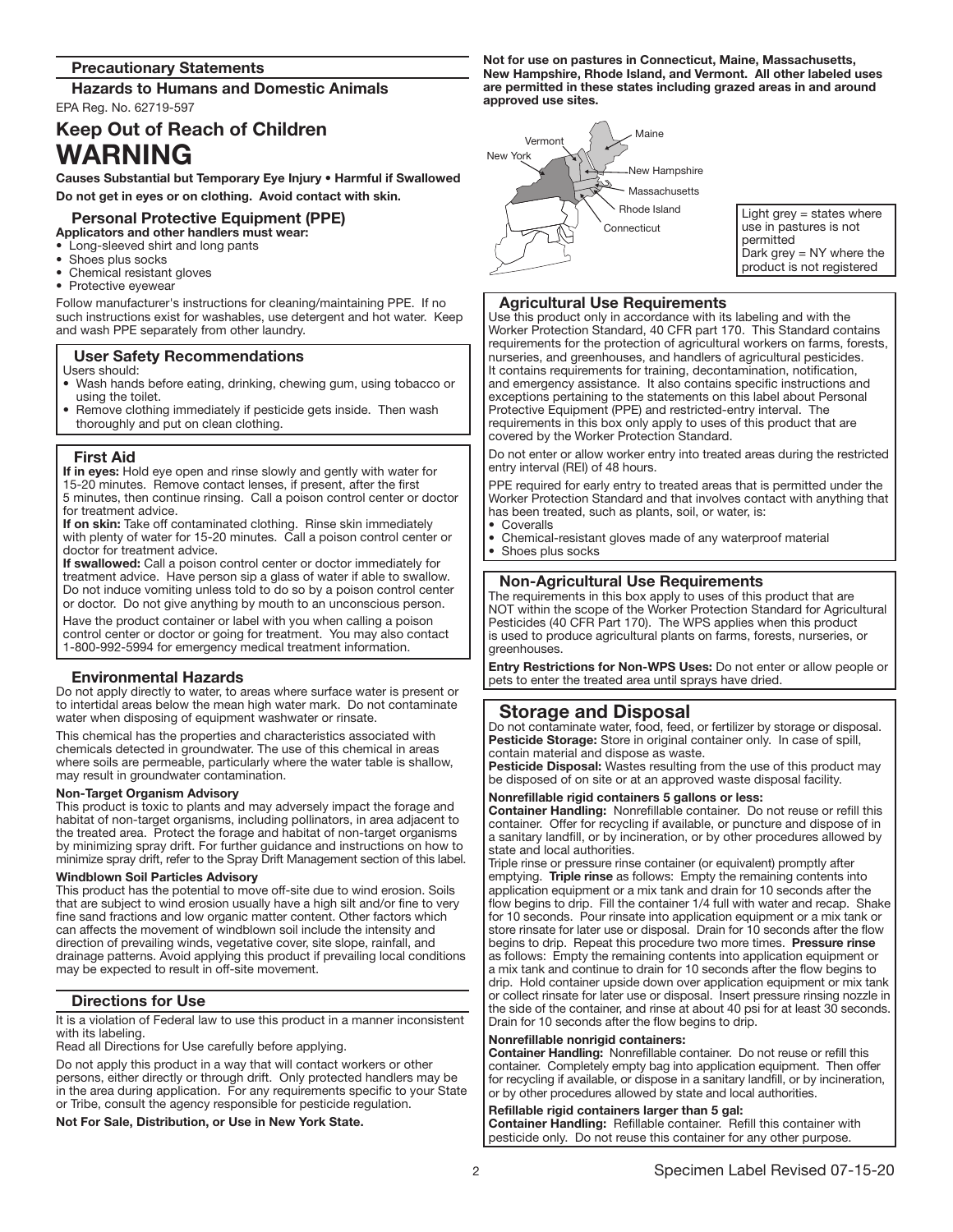# Storage and Disposal (Con.)

Cleaning the container before final disposal is the responsibility of the person disposing of the container. Cleaning before refilling is the responsibility of the refiller. To clean the container before final disposal, empty the remaining contents from this container into application equipment or a mix tank. Fill the container about 10% full with water. Agitate vigorously or recirculate water with the pump for two minutes. Pour or pump rinsate into application equipment or rinsate collection system. Repeat this rinsing procedure two more times.

# Nonrefillable rigid containers larger than 5 gal:

Container Handling: Nonrefillable container. Do not reuse or refill this container. Offer for recycling if available, or puncture and dispose of in a sanitary landfill, or by incineration, or by other procedures allowed by state and local authorities.

Triple rinse or pressure rinse container (or equivalent) promptly after emptying. Triple rinse as follows: Empty the remaining contents into application equipment or a mix tank. Fill the container 1/4 full with water. Replace and tighten closures. Tip container on its side and roll it back and forth, ensuring at least one complete revolution, for 30 seconds. Stand the container on its end and tip it back and forth several times. Turn the container over onto its other end and tip it back and forth several times. Empty the rinsate into application equipment or a mix tan or store rinsate for later use or disposal. Repeat this procedure two more times. Pressure rinse as follows: Empty the remaining contents into application equipment or a mix tank and continue to drain for 10 seconds after the flow begins to drip. Hold container upside down over application equipment or mix tank or collect rinsate for later use or disposal. Insert pressure rinsing nozzle in the side of the container, and rinse at about 40 psi for at least 30 seconds. Drain for 10 seconds after the flow begins to drip. ļ

Opensight<sup>®</sup> may be applied by aerial or ground equipment to control susceptible broadleaf weeds and certain woody plants, including invasive and noxious weeds on rangeland, permanent grass pastures CRP acres, non-cropland areas including industrial sites, rights-of-way (such as roadsides, electric utility and communication transmission lines, pipelines, and railroads), non-irrigation ditch banks, natural areas (such as wildlife management areas, wildlife openings, wildlife habitats, recreation areas, campgrounds, trailheads and trails), and grazed areas in and around these sites without injury to most grasses.

It is permissible to treat non-irrigation ditch banks, seasonally dry wetlands (such as flood plains, deltas, marshes, swamps, or bogs), and transitional areas between upland and lowland sites only when dry. Opensight can be used up to the water's edge. Do not apply directly to water and take precautions to minimize overspray to open water when treating target vegetation in and around non-flowing, quiescent, or transient water. When making applications to control unwanted plants on banks or shorelines of flowing water, minimize overspray to open water. Note: Consult local public water control authorities before applying this product in and around public water. Permits may be required to treat such areas.

Hay from grass treated with Opensight within the preceding 18 months can only be used on the farm or ranch where product is applied unless allowed by supplemental labeling.

# Weed Resistance Management

This product contains aminopyralid, a Group 4 synthetic auxin, and metsulfuron-methyl, a Group 2 acetolactate synthase (ALS). Appropriate resistance management strategies should be followed.

- Development of plant populations resistant to the mode of action of aminopyralid is usually not a problem on rangeland, permanent grass pastures, Conservation Reserve Program (CRP), or non-cropland sites since these sites receive infrequent pesticide applications. There may be resistant weed biotypes to metsulfuron and adequate control of these species cannot be expected.
- Similar looking biotypes of a given weed species occurring in a treated area may vary in their susceptibility to a herbicide. Application of a herbicide below its labeled rate may allow more tolerant weeds to survive and a shift to more tolerant biotypes within the treated area.
- Where identified, spreading of resistant weeds to other fields may be prevented by cleaning harvesting and tillage equipment before moving to other areas and by planting weed-free seed.
- Scout before and after herbicide application to monitor weed populations for early signs of resistance development. Indicators of possible herbicide resistance include: (1) failure to control a weed species normally controlled by the herbicide at the dose applied, especially if control is achieved on adjacent weeds; (2) a spreading patch of non-controlled plants of a particular weed species; (3) surviving plants mixed with controlled individuals of the same species. If resistance is suspected, prevent weed seed production in the affected area by an alternative herbicide from a different group or by a mechanical method such as mowing.
- Use tank mixtures with herbicides from a different group if such use is permitted. Where information on resistance in target weed species is available, use the less resistance-prone partner at a rate that will control the target weed(s) equally as well as the more resistance-prone partner. Consult your local extension service or certified crop advisor if you are unsure as to which active ingredient is currently less prone to resistance.
- If a weed pest population continues to progress after treatment with this product, discontinue use of this product, and switch to another management strategy or herbicide with a different mode of action, if available.
- For further information or to report suspected resistance, contact your extension specialist or contact a Dow AgroSciences customer service representative at 800-992-5994.

# Spray Drift Management

#### Aerial Applications

- Do not release spray at a height greater than 10 feet above the vegetative canopy unless a greater application height is necessary for pilot safety.
- For applications prior to the emergence of crops and target weeds, applicators are required to use a Coarse or coarser droplet size (ASABE S572.1).
- For all other applications, applicators are required to use a Medium or coarser droplet size (ASABE S572.1).
- The boom length must not exceed 65% of the wingspan for airplanes or 75% of the rotor blade diameter for helicopters.
- Applicators must use ½ swath displacement upwind at the downwind edge of the field.
- Nozzles must be oriented so the spray is directed toward the back of the aircraft.
- Do not apply when wind speeds exceed 10 miles per hour at the application site.
- Do not apply during temperature inversions.

#### Ground Boom Applications

- Apply with the nozzle height recommended by the manufacturer, but no more than 3 feet above the ground or crop canopy unless making a turf, pasture, or rangeland application, in which case applicators may apply with a nozzle height no more than 4 feet above the ground.
- For applications prior to the emergence of crops and target weeds, applicators are required to use a Coarse or coarser droplet size (ASABE S572.1).
- For all other applications, applicators are required to use a Medium or coarser droplet size (ASABE S572.1).
- Do not apply when wind speeds exceed 10 miles per hour at the application site.
- Do not apply during temperature inversions.
- Boom-less Ground Applications
- Applicators are required to use a Medium or coarser droplet size (ASABE S572.1) for all applications.
- Do not apply when wind speeds exceed 10 miles per hour at the application site.
- Do not apply during temperature inversions.

# Spray Drift Advisories

THE APPLICATOR IS RESPONSIBLE FOR AVOIDING OFF-SITE SPRAY DRIFT. BE AWARE OF NEARBY NON-TARGET SITES AND ENVIRONMENTAL CONDITIONS.

Boom-less Ground Applications: Setting nozzles at the lowest effective height will help to reduce the potential for spray drift.

Handheld Technology Applications: Take precautions to minimize spray drift.

# IMPORTANCE OF DROPLET SIZE

An effective way to reduce spray drift is to apply large droplets. Use the largest droplets that provide target pest control. While applying larger droplets will reduce spray drift, the potential for drift will be greater if applications are made improperly or under unfavorable environmental conditions.

### Controlling Droplet Size – Ground Boom

- Volume: Increasing the spray volume so that larger droplets are produced will reduce spray drift. Use the highest practical spray volume for the application. If a greater spray volume is needed, consider using a nozzle with a higher flow rate.
- Pressure: Use the lowest spray pressure recommended for the nozzle to produce the target spray volume and droplet size.
- **Spray Nozzle:** Use a spray nozzle that is designed for the intended application. Consider using nozzles designed to reduce drift.

#### Controlling Droplet Size – Aircraft

Adjust Nozzles: Follow nozzle manufacturer's recommendations for setting up nozzles. Generally, to reduce fine droplets, nozzles should be oriented parallel with the airflow in flight.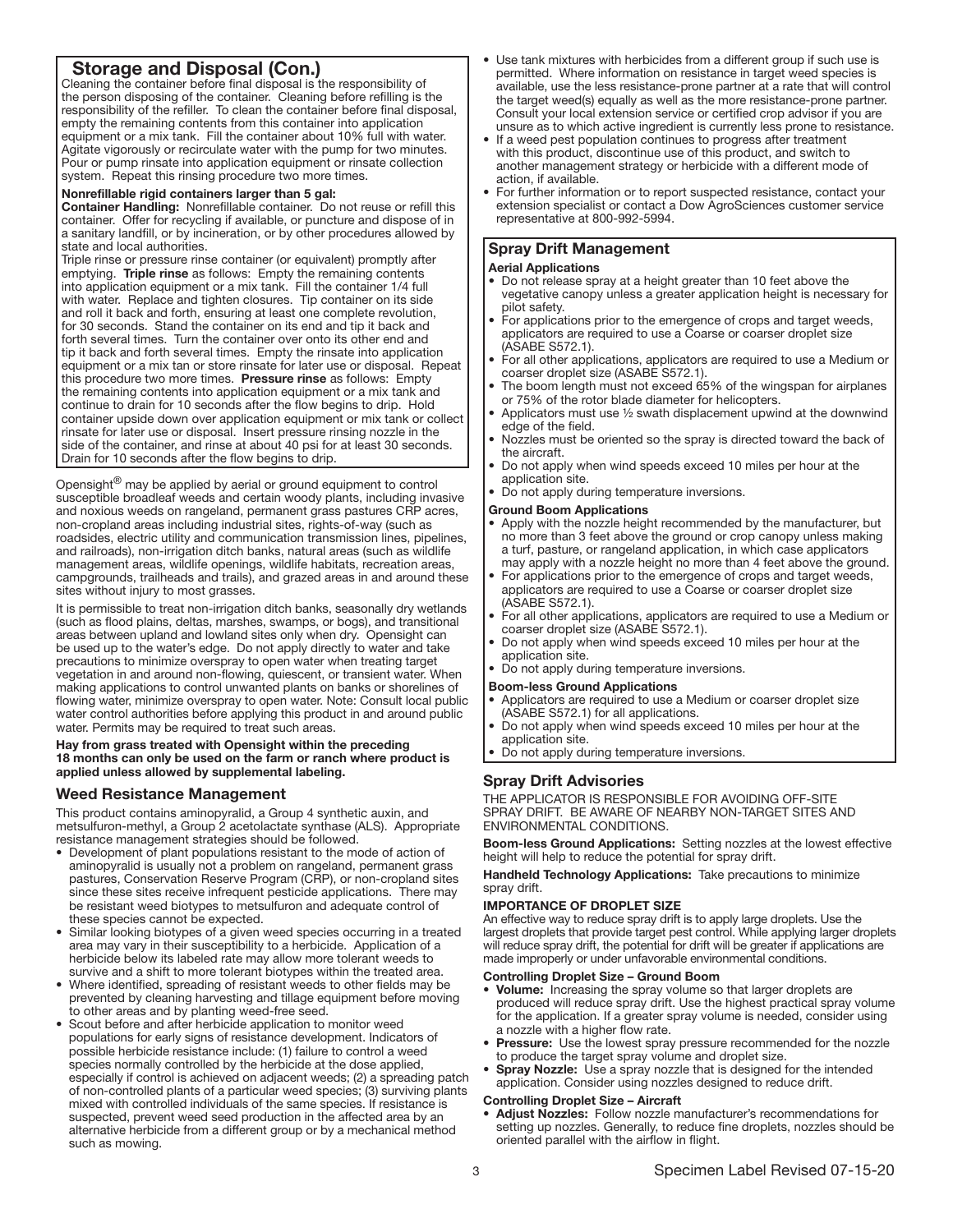# BOOM HEIGHT – Ground Boom

Use the lowest boom height that is compatible with the spray nozzles that will provide uniform coverage. For ground equipment, the boom should remain level with the crop and have minimal bounce.

#### RELEASE HEIGHT - Aircraft

Higher release heights increase the potential for spray drift. When applying aerially to crops, do not release spray at a height greater than 10 ft above the crop canopy unless a greater application height is necessary for pilot safety.

### SHIELDED SPRAYERS

Shielding the boom or individual nozzles can reduce spray drift. Consider using shielded sprayers. Verify that the shields are not interfering with the uniform deposition of the spray on the target area.

### TEMPERATURE AND HUMIDITY

When making applications in hot and dry conditions, use larger droplets to reduce effects of evaporation.

#### TEMPERATURE INVERSIONS

Drift potential is high during a temperature inversion. Temperature inversions are characterized by increasing temperature with altitude and are common on nights with limited cloud cover and light to no wind. The presence of an inversion can be indicated by ground fog or by the movement of smoke from a ground source or an aircraft smoke generator. Smoke that layers and moves laterally in a concentrated cloud (under low wind conditions) indicates an inversion, while smoke that moves upward and rapidly dissipates indicates good vertical air mixing. Avoid applications during temperature inversions.

#### **WIND**

Drift potential generally increases with wind speed. AVOID APPLICATIONS DURING GUSTY WIND CONDITIONS. Applicators need to be familiar with local wind patterns and terrain that could affect spray drift

# Use Restrictions

Consult with a Dow AgroSciences representative if you do not understand the Use Restrictions. Call 800-258-3033 for more information.

- Do not use grasses treated with Opensight in the preceding 18 months for hay intended for export outside the United States.
- Hay from areas treated with Opensight in the preceding 18 months CANNOT be distributed or made available for sale off the farm or ranch where harvested unless allowed by supplemental labeling.
- Hay from areas treated with Opensight in the preceding 18 months CANNOT be used for silage, haylage, baylage and green chop unless allowed by supplemental labeling.
- Do not move hay made from grass treated with Opensight within the preceding 18 months off farm unless allowed by supplemental labeling.
- Do not use hay or straw from areas treated with Opensight within the preceding 18 months or manure from animals feeding on hay treated with Opensight in compost.
- Do not use grasses treated with Opensight in the preceding 18 months for seed production.

Maximum Application Rate: On all labeled use sites do not broadcast apply more than 3.3 ounce/acre of Opensight per year. The total amount of Opensight applied broadcast, as a re-treatment, and/or spot treatment cannot exceed 3.3 oz of product per acre per year. Spot treatments may be applied at an equivalent broadcast rate of up to 6.6 oz product of Opensight per acre per annual growing season; however, not more than 50% of an acre may be treated at that rate. Do not apply more than a total of 3.3 ounce/acre of Opensight per annual growing season as a result of broadcast, spot, or repeat applications.

- Do not use on Timothy hay or other cool-season grasses grown for hay.
- Do not apply this product on lawns, turf, ornamental plantings, urban walkways, driveways, tennis courts, golf courses, athletic fields. commercial sod operations, or other high-maintenance, fine turfgrass areas, or similar areas.
- Do not overseed ryegrass for 4 months after treatment.
- Opensight is highly active against many broadleaf plant species. Do not use this product on areas where loss of broadleaf plants, including legumes, cannot be tolerated.
- Chemigation: Do not apply this product through any type of irrigation system.
- Do not contaminate water intended for irrigation or domestic purposes. Do not treat inside banks or bottoms of irrigation ditches, either dry or containing water, or other channels that carry water that may be used for irrigation or domestic purposes.
- Do not apply to irrigated land where the tailwater will be used to irrigate crops.
- Do not use this product for impregnation on dry fertilizer, unless specified in Dow AgroSciences state-specific product bulletin.
- Do not use Opensight in the following counties of Colorado: Alamosa, Conejos, Costilla, Rio Grande, and Saguache.
- Trees adjacent to or in a treated site can occasionally be affected by root uptake of Opensight. Do not apply Opensight within the root zone of desirable trees unless such injury can be tolerated. Use special caution near roses, and leguminous trees such as locusts, redbud, mimosa, and caragana.
	- o Do not apply or drain or flush equipment on or near desirable trees or other plants, or on areas where their roots extend, or in locations where the product may be washed or moved into contact with their roots, as injury or loss of desirable trees or other plants may result.
- Applications made during periods of intense rainfall, to soils saturated with water, surfaces paved with materials such as asphalt or concrete, or soils through which rainfall will not readily penetrate may result in runoff and movement of Opensight. Injury to crops may result if treated soil and/or runoff water containing Opensight is washed, or moved onto land used to produce crops. Exposure to Opensight may injure or kill susceptible crops and other plants, such as grapes, soybeans, tobacco, sensitive ornamentals. Do not treat frozen soil where runoff could damage sensitive plants.
- Seeding Legumes: Do not plant forage legumes until a soil bioassay has been conducted to determine if aminopyralid or metsulfuron concentration remaining in the soil will adversely affect the legume establishment.
- Under certain conditions such as heavy rainfall, high pH, prolonged cold weather, or wide fluctuations in day/night temperatures prior to or soon after Opensight application, temporary discoloration, and/or grass injury may occur. Opensight should not be applied to grass that is stressed by severe weather conditions, drought, low fertility, watersaturated soil, disease, or insect damage, as grass injury may result. Severe winter stress, drought, disease, or insect damage before or following application also may result in grass injury.
- Do not apply to frozen ground as surface runoff may occur.
- Do not apply to snow-covered ground.
- Grazing and Haying Restrictions: There are no restrictions on grazing or grass hay harvest intervals following application of Opensight at labeled rates. However, cutting hay too soon after spraying weeds will reduce weed control. Wait 14 days after herbicide application to cut grass hay to allow herbicide to work. Do not transfer grazing animals from areas treated with Opensight to areas where sensitive broadleaf crops occur without first allowing 3 days of grazing on an untreated pasture. Otherwise, urine and manure may contain enough aminopyralid to cause injury to sensitive broadleaf plants.
- Grazing Poisonous Plants: Application of this product may increase palatability of certain poisonous plants. Do not allow livestock to graze areas treated with Opensight until poisonous plants are dry and no longer palatable to livestock.
- Restrictions in Hay or Manure Use:
	- o Do not use treated plant residues, including hay or straw from areas treated within the preceding 18 months, in compost, mulch, or mushroom spawn.
	- o Do not use manure from animals that have grazed forage or eaten hay harvested from treated areas within the previous 3 days, in compost, mulch, or mushroom spawn.
	- o Do not spread manure from animals that have grazed or consumed forage or eaten hay from treated areas within the previous 3 days on land used for growing susceptible broadleaf crops.
	- o Manure from animals that have grazed forage or eaten hay harvested from treated areas within the previous 3 days may only be used on pasture grasses, grass grown for seed, wheat, and corn.
	- o Do not plant a broadleaf crop (including soybeans, sunflower, tobacco, vegetables, field beans, peanuts, and potatoes) in fields treated with manure from animals that have grazed forage or eaten hay harvested from aminopyralid-treated areas until an adequately sensitive field bioassay is conducted to determine that the aminopyralid concentration in the soil is at level that is not injurious to the crop to be planted.
	- o Do not plant a broadleaf crop in fields treated in the previous year with manure from animals that have grazed forage or eaten hay harvested from treated areas until an adequately sensitive field bioassay is conducted to determine that the aminopyralid concentration in the soil is at level that is not injurious to the crop to be planted.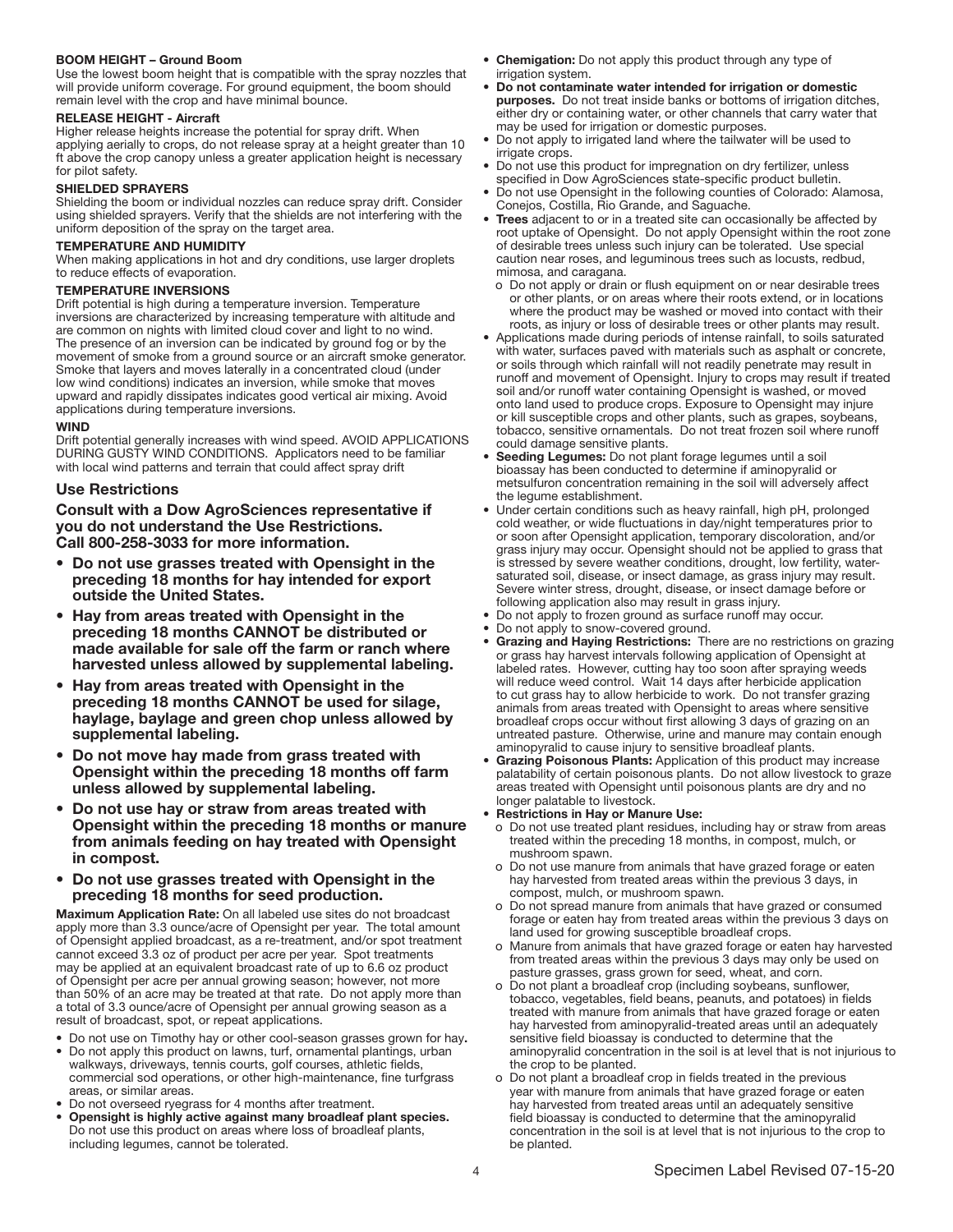- o To promote herbicide decomposition, plant residues should be evenly incorporated in the surface soil or burned. Breakdown of aminopyralid in plant residues or manure is more rapid under warm, moist soil conditions and may be enhanced by supplemental irrigation.
- Crop Rotation: Do not rotate to any crop from rangeland, permanent pasture, or CRP acres within one year following treatment. Do not plant a broadleaf crop until an adequately sensitive field bioassay shows that the level of aminopyralid or metsulfuron present in the soil will not adversely affect that broadleaf crop.
- Field Bioassay Instructions: In fields previously treated with this product, plant short test rows of the intended rotational crop across the original direction of application in a manner to sample variability in field conditions such as soil texture, soil organic matter, soil pH, rainfall pattern, or drainage. The field bioassay can be initiated one year after the last application of aminopyralid in that field. Observe the test crop for symptoms of herbicidal activity, such as poor stand (effect on seed germination), chlorosis (yellowing), and necrosis (dead leaves or shoots), or stunting (reduced growth). If herbicidal symptoms do not occur, the test crop can be grown. If there is apparent herbicidal activity, do not plant the field to the intended rotational crop; plant only to wheat, perennial forage grasses, native grasses or grasses grown for hay.
- Avoiding Injury to Non-Target Plants: Do not aerially apply Opensight within 50 feet of a border downwind (in the direction of wind movement), or allow spray drift to come in contact with, any broadleaf crop or other desirable broadleaf plants, including, but not limited to, alfalfa, cotton, dry beans, flowers, grapes, lettuce, potatoes, radishes, soybeans, sugar beets, sunflowers, tobacco, tomatoes or other broadleaf or vegetable crop, fruit trees, ornamental plants, or soil where sensitive crops are growing or will be planted. Avoid application under conditions that may allow spray drift because very small quantities of spray may seriously injure susceptible crops. Read the Spray Drift Management section of this label to help minimize the potential for spray drift.
- To reduce the potential for movement of treated soil due to wind erosion, do not apply to powdery dry or light sandy soils until they have been stabilized by rainfall, plant residue mulch, reduced tillage, or other cultural practices. Injury to immediately adjacent crops may occur when treated soil is blown onto land used to produce crops other than pasture, rangeland, or CRP.

#### Sprayer Clean-Out Instructions

#### It is recommended to use separate spray equipment on highly

sensitive crops such as tobacco, soybeans, peanuts, and tomatoes. Do not use spray equipment used to apply Opensight for other applications to land planted to, or to be planted to, broadleaf plants unless it has been determined that all residues of this herbicide has been removed by thorough cleaning of equipment.

Equipment used to apply Opensight should be thoroughly cleaned before reusing to apply any other chemicals as follows:

- 1. Rinse and flush application equipment thoroughly after use. Dispose of rinse water in non-cropland area away from water supplies.
- 2. Rinse a second time, adding 1 quart of household ammonia or tank cleaning agent for every 25 gallons of water. Circulate the solution through the entire system so that all internal surfaces are contacted (15 to 20 minutes). Let the solution stand for several hours, preferably overnight.
- 3. Flush the solution out of the spray tank through the boom. 4. Rinse the system twice with clean water, recirculating and draining each time.
- 5. Spray nozzles and screens should be removed and cleaned separately.

Do not apply this product with mist blower systems that deliver very fine spray droplets. Use of mist blower equipment can reduce control achieved with the herbicide and increase spray drift potential.

# Application Methods

Apply the specified rate of Opensight as a coarse low-pressure spray. Do not apply this product with mist blower systems that deliver very fine spray droplets. Spray volume should be sufficient to uniformly cover foliage. Increase the spray volume to ensure thorough and uniform coverage when target vegetation is tall and/or dense. To enhance foliage wetting and coverage, an approved non-ionic agricultural surfactant may be added to the spray mixture as specified by the surfactant label.

Ground Broadcast Application: Higher spray volumes (greater than 10 gallons per acre) generally provide better coverage and better control, particularly in dense and/or tall foliage.

Aerial Broadcast Application: Do not apply less than 2 gallons per acre total spray volume. Five gallons per acre or greater will generally provide better coverage and better control, particularly in dense and/or tall foliage.

High-Volume Foliar Application: High volume foliar treatments may be applied at rates equivalent to a maximum of 3.3 ounces per acre annual growing season. Use sufficient spray volume to thoroughly and uniformly wet foliage and stems.

Spot Application: Spot treatments may be applied at an equivalent broadcast rate of up to 6.6 oz of product per acre per annual growing season; however, not more than 50% of an acre may be treated at that rate. Do not apply more than a total of 3.3 ounce/acre of Opensight per annual growing season as a result of broadcast, spot, or repeat applications. Spray volume should be sufficient to thoroughly and uniformly wet weed foliage, but not to the point of runoff. Repeat treatments may be made, but the total amount of Opensight applied must not exceed 3.3 ounce/acre per year. Take precautions to minimize spray drift. To prevent misapplication, spot treatments should be applied with a calibrated sprayer.

In general for spot treatments, mix 2.5 oz for weeds and 3.3 oz for brush of Opensight per 100 gallons of water (assuming an application volume of 100 gallons per acre).

#### Product Measurement

Opensight is measured using the Opensight volumetric measuring cylinder. Scales calibrated in ounces may also be used.

#### Mixing Instructions

- 1. Fill the tank 1/4 to 1/3 full with water. (If using liquid nitrogen fertilizer solution in place of water, see Tank Mixtures sections for additional details.)
- While agitating, add the required amount of Opensight.
- 3. Continue agitation until the Opensight is fully dispersed, at least 5 minutes.
- 4. Once the Opensight is fully dispersed, maintain agitation and continue filling tank with water. Opensight should be thoroughly mixed with water before adding any other material.
- 5. As the tank is filling, add tank mix partners (if desired) then add the necessary volume of spray adjuvants. Always add spray adjuvants last.
- 6. If the mixture is not continuously agitated, settling will occur. If settling occurs, thoroughly re-agitate before using.
- 7. Apply Opensight spray mixture within 24 hours of mixing to avoid product degradation.
- If Opensight and a tank mix partner are to be applied in multiple loads, pre-slurry the Opensight in clean water prior to adding to the tank. This will prevent the tank mix partner from interfering with the dissolution of the Opensight.

#### Soil pH Limitations

Opensight should not be used on soils having a pH above 7.9, as extended soil residual activity could extend crop rotation intervals beyond normal. Under certain conditions, Opensight could remain in the soil for 34 months or more injuring wheat and barley. In addition, other crops planted in high-pH soils can be extremely sensitive to low concentrations of Opensight.

#### Checking Soil pH

Before using Opensight, determine the soil pH of the areas of intended use. To obtain a representative pH value for the test area, take several 0" to 4" samples from different areas of the field and analyze them separately. Consult local extension publications for additional information on recommended soil-sampling procedures.

#### Spray Adjuvants

Unless otherwise directed, applications of Opensight must include either a crop oil concentrate or a nonionic surfactant. In addition, an ammonium nitrogen fertilizer can be used unless specifically prohibited by tank mix partner labeling. If another herbicide is tank mixed with Opensight, select adjuvants authorized for use with both products. Products must contain only EPA-exempt ingredients (40 CFR 1001).

#### Petroleum Crop Oil Concentrate (COC) or Methylated Seed Oil (MSO)

- Apply at 1% v/v (1 gallon per 100 gallons spray solution) or 2% under arid conditions.
- MSO adjuvants may be used at 0.5% v/v (0.5 gallons per 100 gallons spray solution) if specifically noted on adjuvant product labeling.
- Oil adjuvants must contain at least 80% high quality, petroleum (mineral) or modified vegetable seed oil with at least 15% surfactant emulsifiers.

#### Nonionic Surfactant (NIS)

- Apply at 0.25% v/v (1 quart per 100 gallons spray solution) or 0.5% under arid conditions.
- Surfactant products must contain at least 60% nonionic surfactant with a hydrophilic/lipophilic balance (HLB) greater than 12.

# Ammonium Nitrogen Fertilizer

• Use 2 quarts/acre of a high-quality urea ammonium nitrate (UAN), such as 28%N or 32%N, or 2 pounds/acre of a spray grade ammonium sulfate (AMS). Use 4 quarts/acre UAN or 4 pounds/acre AMS under arid conditions.

#### Special Adjuvant Types

• Combination adjuvant products may be used at doses that provide the required amount of NIS, COC, MSO, and/or ammonium nitrogen fertilizer. Consult product literature for use rates and restrictions. Exception: On tall fescue pastures use a reduced rate of 1/2 to 1 pint non-ionic surfactant per 100 gallons.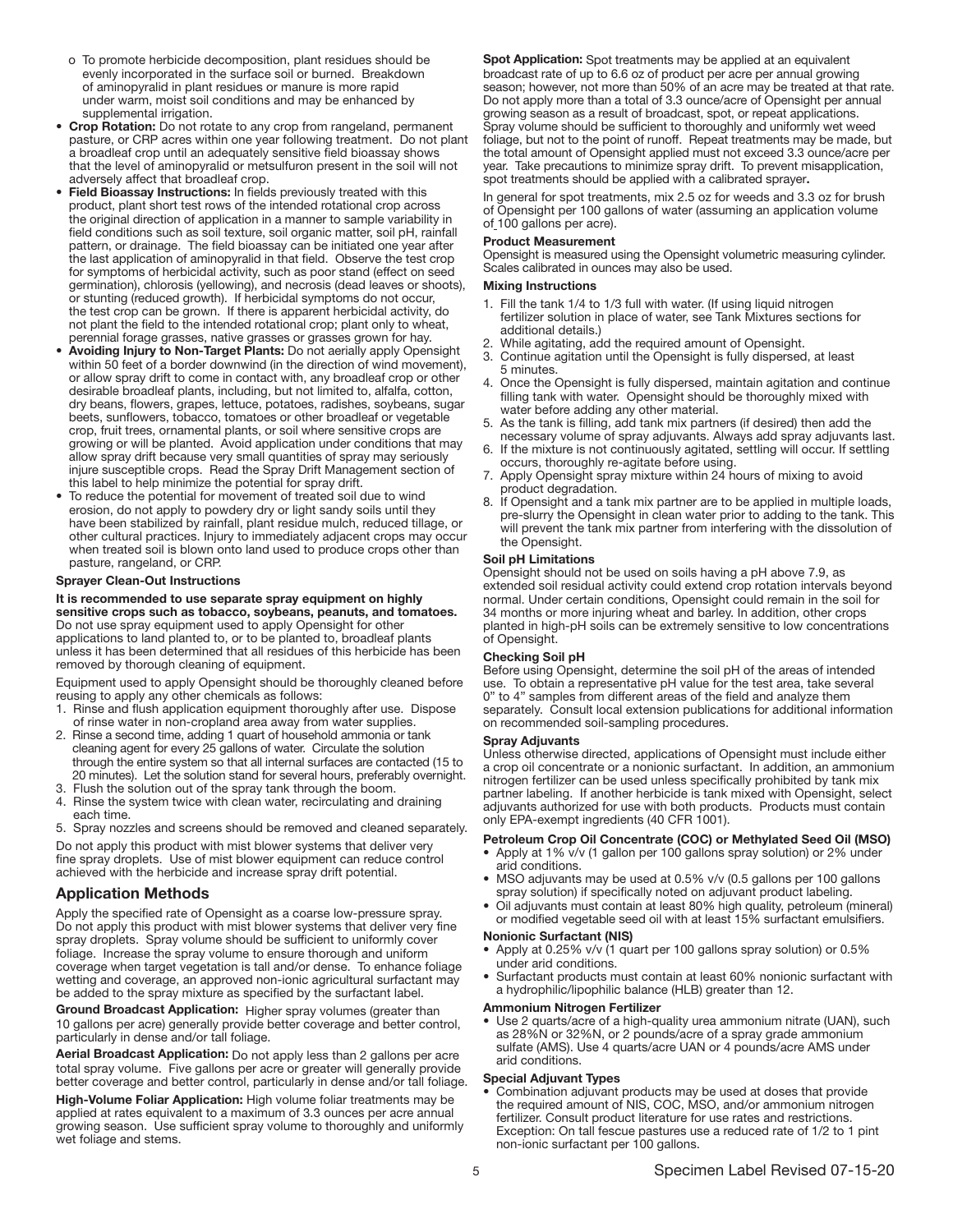- Antifoaming agents may be used if needed.
- Do not use Opensight with spray additives that reduce the pH of the spray solution to below 3.0.

Tank Mixing with Other Herbicides: Opensight at rates of up to 3.3 ounce/ acre may be mixed with labeled rates of other herbicides registered for application on all labeled use sites. Opensight may be applied in tankmix combination with labeled rates of other herbicides provided: (1) the tank-mix product is labeled for the timing and method of application for the use site to be treated and (2) mixing is not prohibited by the label of the registered tank mixed products, and (3) that the tank-mix combination is physically compatible (see tank-mix compatibility testing below). When tank mixing, use only in accordance with the restrictions, precautions, and limitations on the respective product labels.

- It is the pesticide user's responsibility to ensure that all products are registered for the intended use. Read and follow the applicable restrictions and limitations and directions for use on all product labels involved in tank mixing. Users must follow the most restrictive directions for use and precautionary statements of each product in the tank mixture.
- Do not exceed specified application rates. If products containing the same active ingredient are mixed, do not exceed the maximum allowable active ingredient use rates.
- For direct injection or other spray equipment where the product formulations will be mixed in undiluted form, special care should be taken to ensure tank mix compatibility.
- Always perform a jar test to ensure the compatibility of products to be used in tank mixture.

Tank Mix Compatibility Testing: Perform a jar test prior to mixing in a spray tank to ensure compatibility of Opensight and other pesticides or carriers. Use a clear glass jar with lid and mix ingredients in the same order and proportions as will be used in the spray tank. The mixture is compatible if the materials mix readily when the jar is inverted several times. The mixture should remain stable after standing for 1/2 hour or, if separation occurs, should readily remix if agitated. An incompatible mixture is indicated by separation into distinct layers that do not readily remix when agitated and/or the presence of flakes, precipitates, gels, or heavy oily film in the jar. Use of an appropriate compatibility aid may resolve mix incompatibility. If the mixture is incompatible do not use that tank mix partner in tank mixtures.

Note: Foliar-applied liquid fertilizers themselves can cause yellowing of the foliage of forage grasses and other vegetation.

# Guidelines for Grass Management

Opensight may be applied to established native grasses such as wheatgrasses, bluestems and grama, and on other established pasture grasses such as bermudagrass, bluegrass, orchardgrass, bromegrass, and tall fescue that were planted the previous growing season (or earlier) and are fully tillered, unless otherwise directed on this label. Specific application timing information on several of these grass species follows:

- Opensight may suppress certain established grasses, such as smooth bromegrass (*Bromus inermis*), especially when plants are stressed by adverse environmental conditions. Plants should recover from this transient suppression with the onset of environmental conditions favorable to grass growth and upon release from weed competition.
- Varieties and species of forage grasses differ in their tolerance to herbicides. When using Opensight on a particular grass for the first time, limit use to a small area. If no injury occurs throughout the season, larger acreage may be treated.
- Application of Opensight to Pensacola bahiagrass, ryegrass (Italian or perennial), and Garrison's creeping foxtail may cause severe injury to and/or loss of pastures.

#### Seeding grasses:

Preemergence: In general, Opensight may be applied in the spring or early summer, depending on the target weed species, as a broadcast application over grass that was planted at least 4 months prior to the application and that has been growing under favorable conditions for grass establishment.

With fall applications, do not plant grasses the following spring. Do not overseed ryegrass for 4 months after treatment.

# Tall Fescue:

Opensight may stunt tall fescue, cause it to turn yellow, or cause seed head suppression. To minimize these symptoms, take the following precautions.

- Do not use on tall fescue grown for seed. • Do not use more than 2 ounce/acre of Opensight.
- Tank-mix Opensight with 2,4-D.
- Use a reduced rate of non-ionic surfactant at 1/2 to 1 pint per 100 gallons of spray solution (1/16 to 1/8% v/v).
- Make application later in the spring after the new growth is 5 to 6 inches tall (until after reproductive culm has started to elongate), or in the fall.
- Do not use surfactant when liquid nitrogen is used as a carrier.
- Do not use a spray adjuvant other than non-ionic surfactant.

Initial grass yields may be reduced due to fescue seed head suppression resulting from treatment with Opensight at labeled rates. However, this could be beneficial because in tall fescue infected with the fungal endophyte *(Neotyphodium* spp.), the endophyte is concentrated in the seed, and cattle grazing plants with the seed head will get the maximum exposure to the endophyte. Increased levels of ingestions of the fungal endophyte can reduce weight gain and conception rates in cattle. Since the first grazing is often delayed in the spring until long after seed head development, Opensight could potentially be used to reduce development of the seed head, thereby reducing the amount of the endophyte that would be consumed by livestock when grazing.

Seed Head Suppression: If the intent is to control weeds and reduce tall fescue seed heads, apply Opensight at 2.0 to 2.5 ounce/acre early to fescue that is less than 6 inches tall.

Pensacola bahiagrass control in established Bermudagrass pasture: Apply Opensight at 2-2.5 ounce/acre after green-up in the spring, but before bahiagrass seed head formation. Application should be made when environmental conditions favor grass growth.

Bahiagrass suppression could take up to 30 days before the desired level of control is achieved. Application of 2,4-D mixed with Opensight could decrease bahiagrass control. In pastures severely infested with bahiagrass, a positive response in forage yield may be slowed until desired forage grasses, like bermudagrass, grow into areas previously infested with bahiagrass. To reduce this effect, consider treating different portions of heavily infested pastures with Opensight over a period of several years. Do not apply Opensight to an entire farm or ranch in one year. Fertilization and/or replanting may accelerate bermudagrass recovery following bahiagrass control with Opensight.

Bahiagrass regrowth may occur in pastures heavily infested with bahiagrass, intense grazing pressure, or when adverse environmental conditions (heat and drought), slows the recovery of desired grass forages.

Opensight will not control common or Argentine bahiagrass.

Pensacola bahiagrass control can be reduced when Opensight is applied in liquid fertilizer solutions.

# Use Rates and Timing

Opensight may be applied post emergence as a broadcast spray or as a spot application to control weeds and brush including, but not limited to, those listed on this label. When a rate range is given use the higher rate to control weeds at advanced growth stages, or under less than favorable growing conditions, or for longer residual control. Best results are obtained when spray volume is sufficient to provide uniform coverage of treated weeds. For optimum uptake and translocation of Opensight, avoid mowing, haying, shredding, burning, or soil disturbance in treated areas for at least 14 days following application.

Opensight also provides preemergence control of emerging seedlings of susceptible weeds, and re-growth of certain perennial weeds following application. Preventing establishment of weeds will depend upon application rate, season of application, and environmental conditions after application.

Opensight can provide long-term control of susceptible weeds. The length of control is dependent upon the application rate, condition and growth stage of target weeds, environmental conditions at and following application, and the density and vigor of competing desirable vegetation. Long-term weed control is most effective where grass vegetation is allowed to recover from overgrazing, drought, etc., and compete with weeds.

Opensight can be an important component of integrated vegetation management programs designed to renovate or restore desired plant communities. To maximize and extend the benefits of weed control provided by Opensight, it is important that other vegetation management practices, including proper grazing management, biological control agents, replanting, fertilization, prescribed fire, etc., be used in appropriate sequences and combinations to further alleviate the adverse effects of weeds on desirable plant species and to promote development of desired plant communities. Agricultural and natural resources specialists with federal and state government agencies can provide guidance on best management practices and development of integrated vegetation management programs.

# Species Controlled

General Mix of Broadleaf Weeds: Opensight at 2.0 ounce/acre is the standard rate to provide control of many problem weeds when applied early in the season. If a certain weeds are key targets, use the rate in Table 1 for that species. The addition of Garlon herbicides, DMA 4 IVM, or other herbicides allowed for use on the site to be sprayed can be tank mixed to broaden the weed spectrum.

Opensight controls weeds and woody plants primarily by postemergent activity. Although Opensight has preemergence activity, best results are generally obtained when Opensight is applied to foliage after emergence or dormancy break. Generally, for the control of annual weeds, Opensight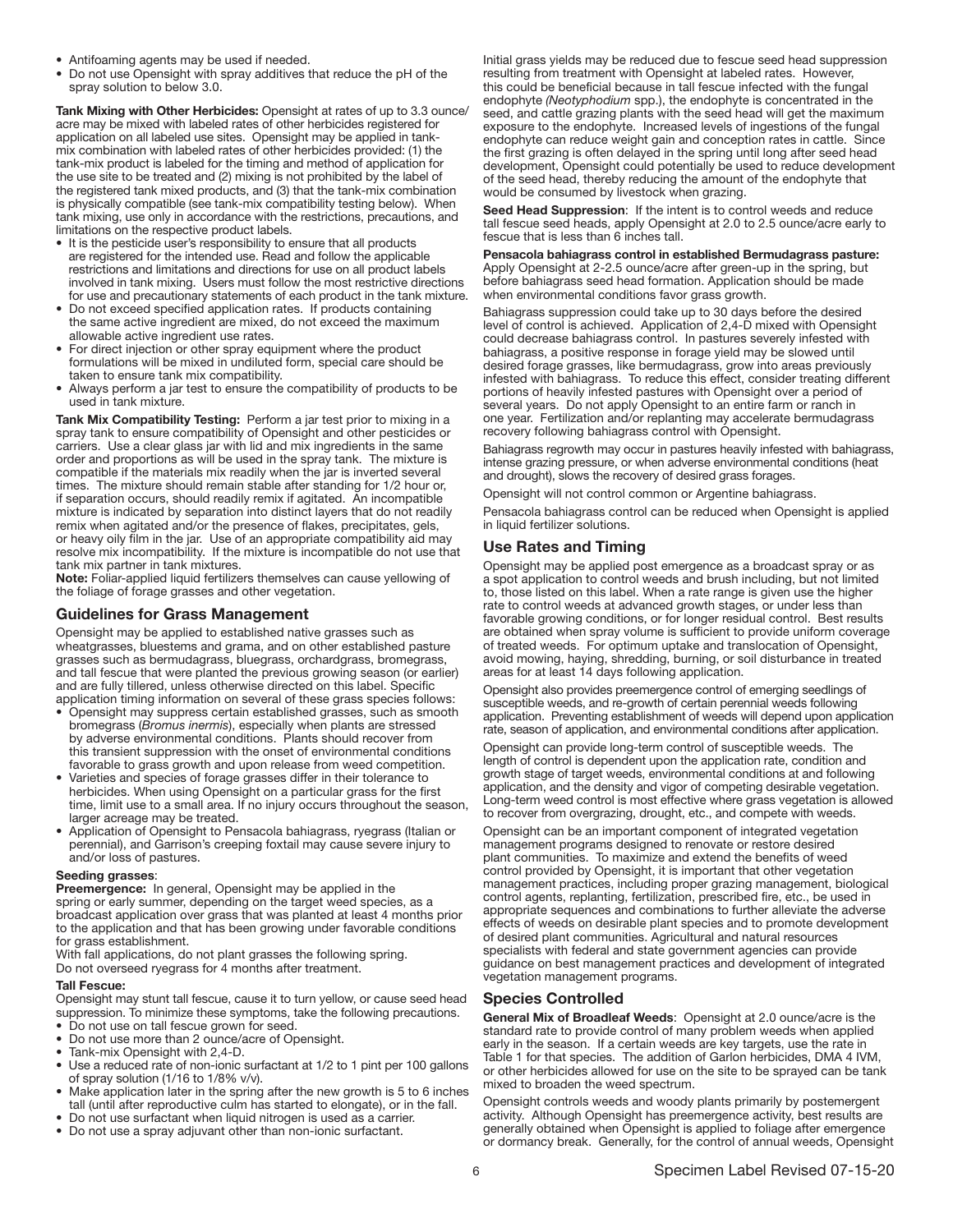provides the best results when applied to young, actively growing weeds. For the control of perennial weeds, applications made at the bud/bloom stage or while the target weeds are in the fall rosette stage typically provide the best results. The use rate depends upon the weed species and size of the weed at the time of application.

The degree and duration of control depends on weed spectrum and infestation intensity, weed size at application, environmental conditions at and following treatment, soil pH, soil moisture, and soil organic matter, and other factors.

For best results, most weeds should be treated when they are actively growing and under conditions favorable for growth. Use a higher rate in the rate range indicated when growing conditions are less than favorable (drought conditions), weeds are large and mature, weed density and

foliage cover is high and canopy height is tall, or when residual control is desired. Opensight also provides preemergence control of germinating seeds or seedlings of susceptible weeds following application.

For rates for specific weeds, see Table 1. The life cycle is included for each weed species. The general timing of application for each life cycle is as follows:

Annuals: Use lower rates when weeds are less than 6 inches and actively growing. Increase rate as season progresses and plants become more mature.

**Biennials:** Apply in the spring and early summer to rosette or bolting plants or in the fall to seedlings and rosettes before ground is frozen. Use higher rates after bolting through early flower.

Perennials: Apply to vegetative stage prior to bloom. Use higher rate when weeds are larger.

#### Table 1: Species Controlled with Opensight

Note: Weeds marked with \* indicate more information is included in the specific weed problems section after the table.

| <b>Broadleaf Weeds Controlled by Opensight</b> |                             |                   |                     |                     |
|------------------------------------------------|-----------------------------|-------------------|---------------------|---------------------|
| <b>Common Name</b>                             | <b>Scientific Name</b>      | <b>Life Cycle</b> | <b>Plant Family</b> | Opensight rate oz/a |
| actinomeris, wingstem                          | Verbesina alternifolia      | perennial         | Asteraceae          | 3.0                 |
| alyssum, hoary                                 | Berteroa incana             | biennial          | <b>Brassicaceae</b> | $2.0 - 2.5$         |
| amaranth, spiny                                | Amaranthus spinosus         | summer annual     | Amaranthaceae       | $1.5 - 2.0$         |
| arrowgrass, seaside ‡                          | Trifglochin maritima        | perennial         | Juncaginaceae       | $3.0 - 3.3$         |
| aster                                          | Aster spp.                  | perennial         | Asteraceae          | $1.5 - 2.0$         |
| bahiagrass, Pensacola*                         | Paspalum notatum Flugge     | perennial         | Poaceae             | $2.0 - 2.5$         |
| babysbreath                                    | Gypsophila paniculata       | perennial         | Caryophyllaceae     | $2.5 - 3.0$         |
| bedstraw                                       | Galium spp.                 | perennial         | Rubiaceae           | $2.0 - 2.5$         |
| bittercress                                    | Cardimane spp               | perennial         | <b>Brassicaceae</b> | $2.0 - 2.5$         |
| blackeyed-susan                                | Rudbeckia hirta             | annual            | Asteraceae          | $1.5 - 2.0$         |
| brackenfern                                    | Pteridiums spp.             | perennial         | Dennstaedtiaceae    | $2.5 - 3.3$         |
| broomweed, annual                              | Amphiachyris dracunculoides | annual            | Asteraceae          | $1.0 - 1.5$         |
| bur buttercup (testiculate)                    | Ranunculus testiculatus     | annual            | Ranunculaceae       | $1.0 - 1.5$         |
| burclover                                      | Medicago spp                | annual            | Fabaceae            | $1.5 - 2.0$         |
| burdock, common                                | Arctium minus               | biennial          | Asteraceae          | $2.0 - 2.5$         |
| buttercup, hairy                               | Ranunculus sardous          | perennial         | Ranunculaceae       | $1.0 - 1.5$         |
| buttercup, tall                                | Ranunculus acris            | perennial         | Ranunculaceae       | $2.0 - 2.5$         |
| camelthorn                                     | Alhagi pseudalhagi          | perennial         | Fabaceae            | $2.0 - 3.0$         |
| camphorweed                                    | Heterotheca subaxillaris    | summer annual     | Asteraceae          | $2.0 - 3.0$         |
| campion, bladder $\pm$                         | Silene vulgaris             | perennial         | Caryophyllaceae     | $2.0 - 2.5$         |
| caraway, wild                                  | Carum carvi                 | biennial          | Apiaceae            | $2.5 - 3.0$         |
| carrot, wild                                   | Daucus carota               | biennial          | Apiaceae            | $2.0 - 2.5$         |
| catchfly, conical                              | Silene conoidea             | annual            | Caryophyllaceae     | $1.0 - 1.5$         |
| chamomile                                      | Matricaria spp              | annual            | Asteraceae          | $2.5 - 3.0$         |
| chickweed, common                              | Stellaria media             | winter annual     | Caryophyllaceae     | 3.0                 |
| chicory                                        | Cichorium intybus           | perennial         | Asteraceae          | $1.5 - 2.0$         |
| cinquefoil*                                    | Potentilla spp              | perennial         | Rosaceae            | $2.0 - 2.5$         |
| clover, sweet                                  | Melilotus officinalis       | biennial          | Fabaceae            | $2.5 - 3.0$         |
| clover, white                                  | Trifolium repens            | perennial         | Fabaceae            | $1.5 - 2.0$         |
| cockle, corn                                   | Agrostemma githago          | annual            | Caryophyllaceae     | $2.0 - 3.0$         |
| cocklebur                                      | Xanthium strumarium         | annual            | Asteraceae          | $1.5 - 2.0$         |
| coreopsis, plains                              | Coreopsis tinctoria         | annual            | Asteraceae          | $2.0 - 3.0$         |
| cowcockle                                      | Vaccaria pyramidata         | annual            | Caryophyllaceae     | $1.5 - 2.0$         |
| crazyweed, silky                               | Oxytropis Lambertii         | perennial         | Fabaceae            | $2.0 - 2.5$         |
| croton, woolly                                 | Croton capitatus            | annual            | Euphorbiaceae       | $1.5 - 2.0$         |
| crownvetch                                     | Securigera varia            | perennial         | Fabaceae            | $1.5 - 2.0$         |
| crupina, common                                | Crupina vulgaris            | perennial         | Asteraceae          | $3.0 - 3.3$         |
| cudweed, purple                                | Gnaphalium purpureum        | annual            | Asteraceae          | $2.0 - 2.5$         |
| daisy, oxeye*                                  | Leucanthemum vulgare        | perennial         | Asteraceae          | $2.5 - 3.3$         |
| dandelion, common                              | Taraxacum officinale        | perennial         | Asteraceae          | $1.5 - 2.0$         |
| dock                                           | Rumex spp                   | perennial         | Polygonaceae        | $2.0 - 2.5$         |
| dyer's woad $\ddagger$                         | Istis tinctoria             | perennial         | <b>Brassicaceae</b> | 3.3                 |
| evening primrose, cutleaf                      | Oenothera laciniata         | annual            | Asteraceae          | $1.5 - 2.0$         |
| false dandelion, Carolina                      | Tragopogon dubius           | biennial          | Asteraceae          | $1.5 - 2.0$         |
| falseflax, smallseed                           | Camelina microcarpa         | annual/ biennial  | <b>Brassicaceae</b> | $1.5 - 2.0$         |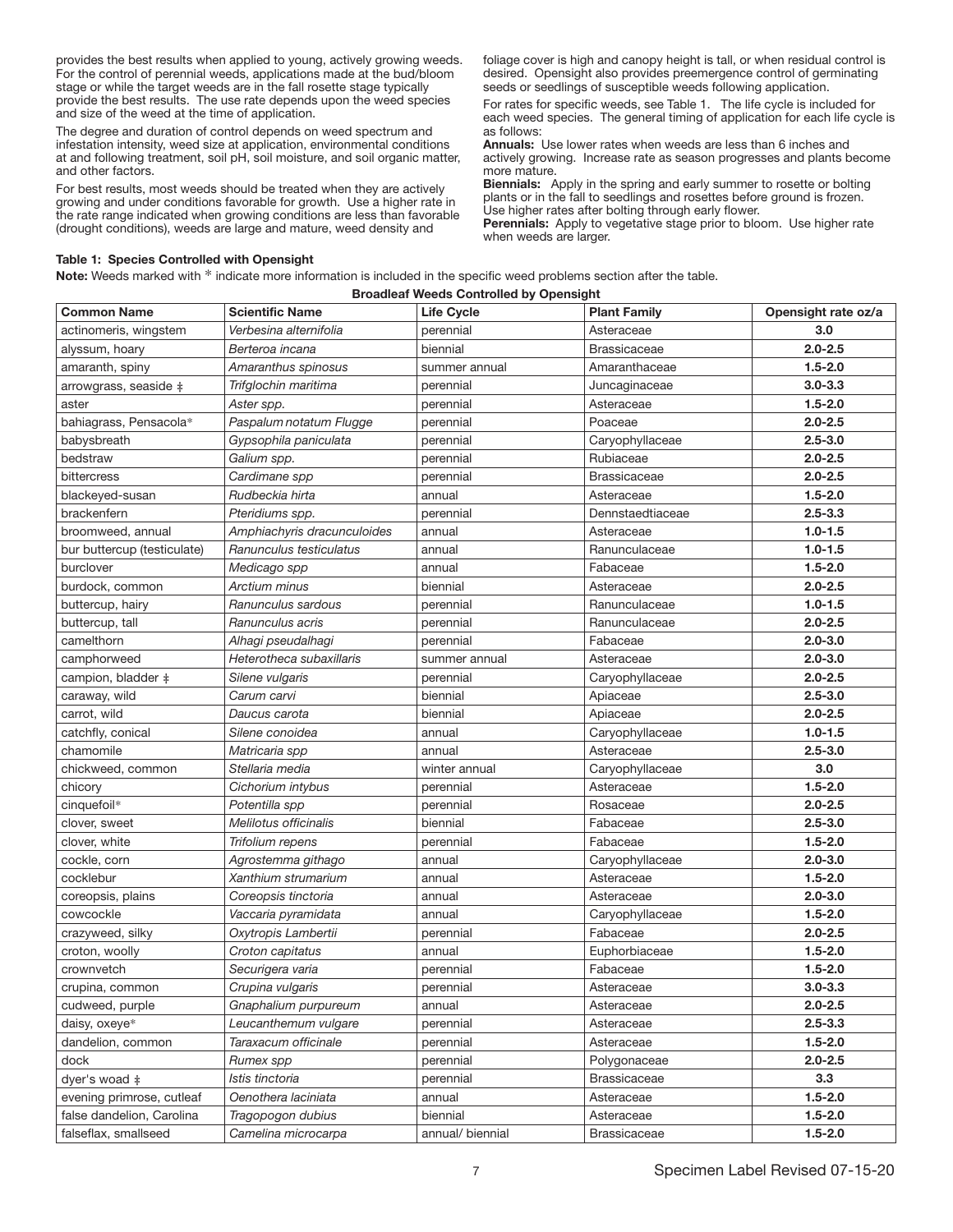# Table 1: Species Controlled with Opensight (Cont.)

Note: Weeds marked with \* indicate more information is included in the specific weed problems section after the table.

| <b>Broadleaf Weeds Controlled by Opensight</b> |                                           |                   |                                |                     |
|------------------------------------------------|-------------------------------------------|-------------------|--------------------------------|---------------------|
| <b>Common Name</b>                             | <b>Scientific Name</b>                    | <b>Life Cycle</b> | <b>Plant Family</b>            | Opensight rate oz/a |
| fiddleneck, common                             | Amsinckia intermedia                      | annual            | Boraginaceae                   | $1.5 - 2.0$         |
| filaree, redstem                               | Erodium cicutarium                        | annual/ biennial  | Geraniaceae                    | $3.0 - 3.3$         |
| fireweed                                       | Epilobium angustifolium                   | perennial         | Onagracee                      | $2.5 - 3.0$         |
| fleabane, annual                               | Erigeron annus                            | annual            | Asteraceae                     | $1.5 - 2.0$         |
| garlic, wild                                   | Allium vineale                            | perennial         | Liliaceae                      | $1.5 - 2.0$         |
| geranium, Carolina                             | Geranium carolinianum                     | winter annual     | Geraniaceae                    | $1.5 - 2.0$         |
| goldenrod spp                                  | Solidago canadensis                       | perennial         | Asteraceae                     | $2.0 - 2.5$         |
| gumweed, curlycup                              | Grindelia squarrosa                       | biennial          | Asteraceae                     | $2.0 - 2.5$         |
| halogeton                                      | Halogeton glomeratus                      | annual            | Chenopodiaceae                 | $3.0 - 3.3$         |
| hawkweed, orange*                              | Hieracium aurantiacum                     | perennial         | Asteraceae                     | $2.5 - 3.3$         |
| hawkweed, yellow*                              | Hieracium pratense                        | perennial         | Asteraceae                     | $2.5 - 3.3$         |
| hemlock, poison ‡                              | Conium maculatum                          | perennial         | Apiaceae                       | $2.5 - 3.3$         |
| henbane, black                                 | Hyoscyamus niger                          | annual/biennial   | Solanaceae                     | $2.5 - 3.0$         |
| henbit                                         | Lamium amplexicaule                       | annual/biennial   | Lamiaceae                      | $2.0 - 2.5$         |
| horsemint (beebalm)                            | Monarda spp                               | annual            | Lamiaceae                      | $1.5 - 2.0$         |
| horsenettle, Carolina                          | Solanum carolinense                       | perennial         | Solanaceae                     | $2.0 - 2.5$         |
| horseweed (marestail)                          | Conyza canadensis                         | annual            | Asteraceae                     | $1.5 - 2.0$         |
| houndstongue*                                  | Cynoglossum officinale                    | biennial          | Boraginaceae                   | $2.5 - 3.3$         |
| ironweed, tall                                 | Vernonia gigantea                         | perennial         | Asteraceae                     | $2.0 - 3.0$         |
| ironweed, western                              | Vernonia baldwinii                        | perennial         | Asteraceae                     | $2.0 - 3.0$         |
| knapweed                                       | Centaurea sp.                             | biennial          | Asteraceae                     | $2.5 - 3.3$         |
| knapweed, brown                                | Centaurea jacea                           | perennial         | Asteraceae                     | $2.5 - 3.3$         |
| knapweed, diffuse*                             | Centaurea diffusa                         | biennial          | Asteraceae                     | $2.5 - 3.3$         |
| knapweed, Russian*                             | Acroptilon repens                         | perennial         | Asteraceae                     | $2.5 - 3.3$         |
| knapweed, spotted*                             | Centaurea stoebe                          | biennial          | Asteraceae                     | $2.5 - 3.3$         |
| knotweed, prostrate                            |                                           | annual            |                                | 3.0                 |
| kochia*                                        | Polygonum aviculare<br>Kochia scoparia    | annual            | Polygonaceae<br>Chenopodiaceae | $1.5 - 2.0$         |
| lady's thumb                                   |                                           |                   | Polygonaceae                   | $1.5 - 2.0$         |
|                                                | Polygonum persicaria<br>Chenopodium album | annual            | Chenopodiaceae                 | $2.0 - 2.5$         |
| lambsquarters, common                          |                                           | annual            |                                | $2.0 - 2.5$         |
| lespedeza, annual                              | Lespedeza striata                         | annual            | Fabaceae                       | $2.5 - 3.0$         |
| lespedeza, sericea*                            | Lespedeza cuneata                         | perennial         | Fabaceae<br>Portulacaceae      | $1.5 - 2.0$         |
| lettuce, Miner's                               | Montia perfoliata                         | annual            |                                | $1.5 - 2.0$         |
| lettuce, prickly*                              | Lactuca serriola                          | annual            | Asteraceae                     |                     |
| locoweed                                       | Astragalus spp.                           | perennial         | Fabaceae                       | $2.0 - 2.5$         |
| loosestrife, purple                            | Lythrum salicaria                         | perennial         | Lythraceae                     | $3.0 - 3.3$         |
| marshelder, annual ‡                           | lva annua                                 | annual            | Asteraceae                     | $2.0 - 2.5$         |
| mayweed, scentless                             | Tripleurospermum perforata                | annual            | Asteraceae                     | $1.5 - 2.0$         |
| mayweed, stinking                              | Anthemis cotula                           | annual            | Asteraceae                     | $3.0 - 3.3$         |
| medic, black                                   | Medicago lupulina                         | perennial         | Fabaceae                       | $2.0 - 2.5$         |
| Mexican-tea                                    | Dysphania ambrosioides                    | annual/ perennial | Chenopodiaceae                 | $2.0 - 2.5$         |
| mullein*                                       | Verbascum spp.                            | biennial          | Scrophulariaceae               | $2.0 - 3.3$         |
| mustard, blue*                                 | Chorispora tenella                        | annual            | <b>Brassicaceae</b>            | $1.5 - 2.0$         |
| mustard, tumble/Jim Hill                       | Sisymbrium altissimum                     | winter annual     | <b>Brassicaceae</b>            | $1.5 - 2.0$         |
| mustard, wild                                  | Brassica kaber                            | annual            | <b>Brassicaceae</b>            | $1.5 - 2.0$         |
| needles, Spanish needles                       | Bidens bipinnata                          | annual            | Asteraceae                     | $2.0 - 2.5$         |
| oxtongue, bristly                              | Picris echioides                          | biennial          | Asteraceae                     | $2.5 - 3.0$         |
| parsnip, Wild                                  | Pastinaca sativa                          | biennial          | Apiaceae                       | $2.0 - 3.0$         |
| partridgepea                                   | Chamaecrista fasciculata                  | annual            | Fabaceae                       | $2.5 - 3.0$         |
| pepperweed, perennial $\ddagger$ *             | Lepidium latifolium                       | perennial         | <b>Brassicaceae</b>            | 3.3                 |
| pigweeds                                       | Amaranthus spp                            | annual            | Amaranthaceae                  | $1.5 - 2.0$         |
| plantain, broadleaf                            | Plantago major                            | perennial         | Plantaginaceae                 | $2.0 - 2.5$         |
| plantain, buckhorn                             | Plantago lanceolata                       | perennial         | Plantaginaceae                 | $2.0 - 2.5$         |
| purslane, common                               | Portulaca oleracea                        | annual            | Portulacaceae                  | $1.5 - 2.0$         |
| ragweed, common                                | Ambrosia artemisiifolia                   | annual            | Asteraceae                     | $2.0 - 2.5$         |
| ragweed, western*                              | Ambrosia psilostachya                     | perennial         | Asteraceae                     | $2.0 - 2.5$         |
| ragwort, tansy                                 | Senecio jacobaea                          | perennial         | Asteraceae                     | $2.5 - 3.0$         |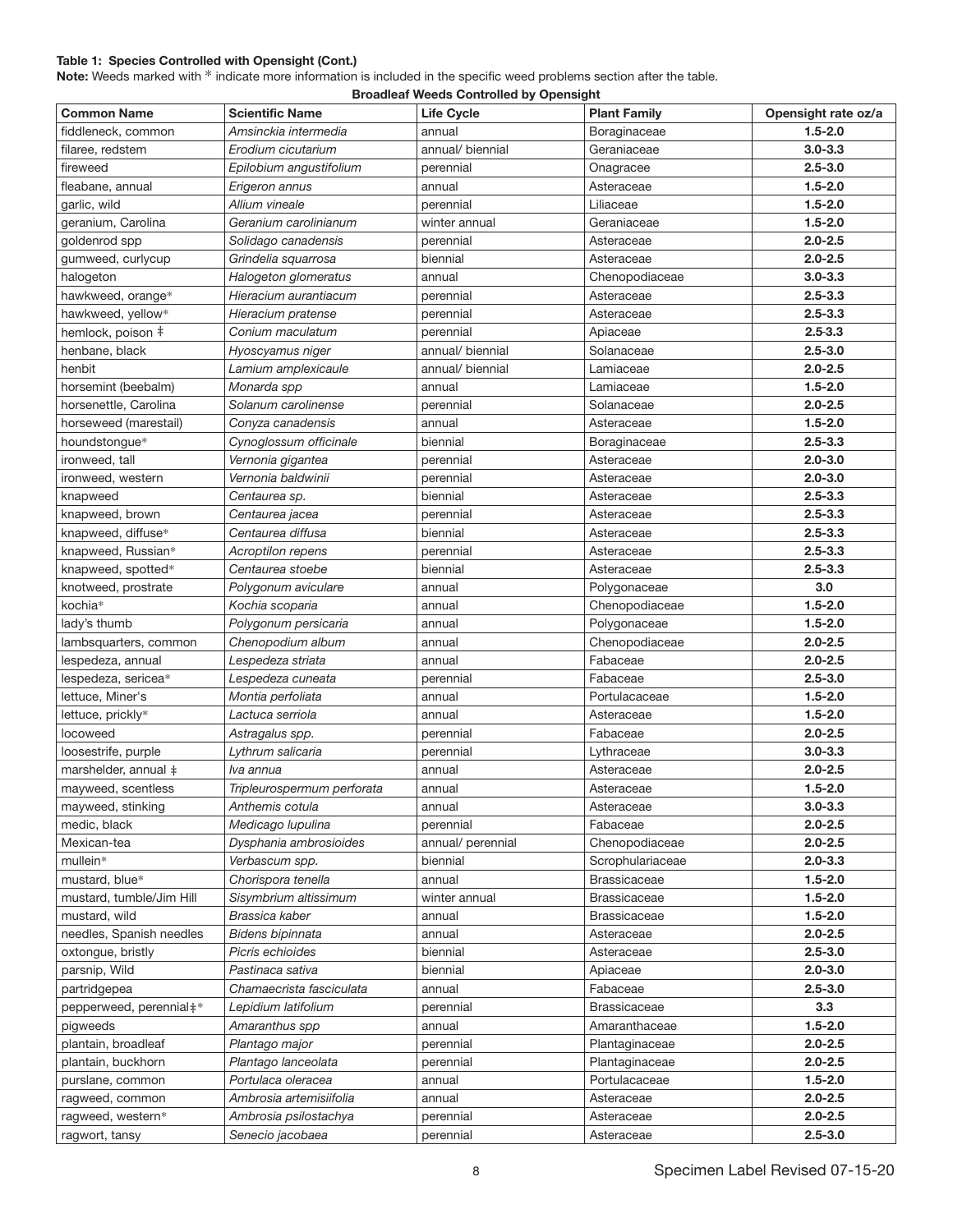#### Table 1: Species Controlled with Opensight (Cont.)

Note: Weeds marked with \* indicate more information is included in the specific weed problems section after the table.

| <b>Broadleaf Weeds Controlled by Opensight</b> |                            |                   |                     |                     |
|------------------------------------------------|----------------------------|-------------------|---------------------|---------------------|
| <b>Common Name</b>                             | <b>Scientific Name</b>     | <b>Life Cycle</b> | <b>Plant Family</b> | Opensight rate oz/a |
| rush skeletonweed                              | Chondrilla juncea          | perennial         | Asteraceae          | $2.5 - 3.0$         |
| salsify, Western ‡                             | Tragopogon dubius          | biennial          | Asteraceae          | $3.0 - 3.3$         |
| scouringrush ‡                                 | Equisetum hyemale          | grass             | Equisetaceae        | 3.3                 |
| shephardspurse                                 | Capsella bursa-pastoris    | winter annual     | <b>Brassicaceae</b> | $1.5 - 2.0$         |
| sicklepod                                      | Senna obtusifolia          | annual            | Fabaceae            | $2.5 - 3.0$         |
| sida, arrowleaf                                | Sida rhombifolia           | annual            | Malvaceae           | $2 - 2.5$           |
| smartweed, Pennsylvania                        | Polygonum pensylvanicum    | annual            | Polygonaceae        | $1.5 - 2.0$         |
| snakeweed, broom*                              | Gutierrezia sarothrae      | perennial         | Asteraceae          | 3.0                 |
| sneezeweed, bitter                             | Helenium amarum            | annual            | Asteraceae          | $1.0 - 1.5$         |
| snow-on-the-mountain                           | Euphorbia marginata        | annual            | Euphorbiaceae       | $2.0 - 2.5$         |
| soda apple, tropical*                          | Solanum viarum             | perennial         | Solanaceae          | $2.5 - 3.0$         |
| sorrel, red                                    | Rumex acetosella           | perennial         | Polygonaceae        | $2.0 - 2.5$         |
| sowthistle, perennial                          | Sonchus arvensis           | perennial         | Asteraceae          | $2.0 - 2.5$         |
| sowthistle, prickly                            | Sonchus asper              | annual            | Asteraceae          | $1.5 - 2.0$         |
| St. Johnswort, common                          | Hypericum perforatum       | perennial         | Clusiaceae          | $2.5 - 3.0$         |
| starthistle, purple*                           | Centaurea calcitrapa       | biennial          | Asteraceae          | $1.5 - 2.0$         |
| star-thistle, Malta*                           | Centaurea melitensis       | annual            | Asteraceae          | $1.5 - 2.0$         |
| starthistle, yellow*                           | Centaurea solstitialis     | annual            | Asteraceae          | $1.5 - 2.0$         |
| sunflower, common                              | Helianthus annua           | annual            | Asteraceae          | $1.5 - 2.0$         |
| tansy, common                                  | Tanacetum vulgare          | perennial         | Asteraceae          | $2.5 - 3.3$         |
| teasel                                         | Dipsacus spp.              | biennial          | Dipsacaceae         | $2.0 - 3.0$         |
| thistle, Russian*                              | Salsola iberica            | annual            | Chenopodiaceae      | $1.5 - 2.0$         |
| thistle, artichoke                             | Cynara cardunculus         | perennial         | Asteracea           | $2.0 - 3.0$         |
| thistle, bull*                                 | Cirsium vulgare            | biennial          | Asteraceae          | $1.0 - 2.5$         |
| thistle, Canada*                               | Cirsium arvense            | perennial         | Asteraceae          | $2.0 - 3.3$         |
| thistle, Italian                               | Carduus pycnocephalus      | annual            | Asteraceae          | $2.0 - 3.0$         |
| thistle, musk*                                 | Carduus nutans             | biennial          | Asteraceae          | $1.0 - 2.5$         |
| thistle, plumeless*                            | Carduus acanthoides        | biennial          | Asteraceae          | $1.0 - 2.5$         |
| thistle, Scotch                                | Onopordum acanthium        | biennial          | Asteraceae          | $1.5 - 2.5$         |
| thistle, woolly distaff                        | Carthamus lanatus          | annual            | Asteraceae          | $1.5 - 2.0$         |
| vervains $\pm$                                 | Verbena spp.               | perennial         | Asteraceae          | $2.0 - 2.5$         |
| vetch, common*                                 | Vicia sativa               | annual            | Fabaceae            | $1.5 - 2.0$         |
| wallflower, bushy                              | Erysimum repandum          | annual            | <b>Brassicaceae</b> | $1.5 - 2.0$         |
| waterpod                                       | Ellisia nyctelea           | annual            | <b>Brassicaceae</b> | $1.5 - 2.0$         |
| whitetop (hoary cress)*                        | Cardaria draba             | perennial         | <b>Brassicaceae</b> | 3.3                 |
| woodsorrel, yellow                             | Oxalis stricta             | perennial         | Oxalidaceae         | $3.0 - 3.3$         |
| wormwood, absinth*                             | Artemisia absinthium       | perennial         | Asteraceae          | $3.0 - 3.3$         |
| vankeeweed                                     | Eupatorium compositifolium | perennial         | Asteraceae          | $3.0 - 3.3$         |
| yarrow, common                                 | Achillea millefolium       | perennial         | Asteraceae          | $1.5 - 2.0$         |

**‡** This symbol denotes weed suppression which is a reduction in weed competition compared to untreated areas. A second treatment may be necessary. The addition of 0.5 lbs ae/acre of 2,4-D may improve initial control.

Hawkweed, orange or yellow: Apply Opensight at 2.5 to 3.3 ounce/acre to plants in the bolting stage of development.

Houndstongue: Apply 2.5 ounce/acre to rosettes. As plant bolts, increase the rate to 3.0 to 3.3 ounce/acre up to early bud stage. Add 1 quart of 2,4-D/acre after the bud stage.

Knapweeds, diffuse and spotted: Apply Opensight at 2.5 to 3.3 ounce/ acre when plants are actively growing with the optimum time of

application occurring from rosette to the bolting stages of development or in the fall. Plants will be controlled by mid-summer and fall applications even though plants may not show any changes in form or stature the year of application.

Knapweed, Russian: Apply Opensight at 2.5 to 3.3 ounce/acre to plants in the spring and summer to plants from early bud to flowering stage and to dormant plants in the fall.

Lespedeza, Sericea: Apply 2.5 to 3.0 ounce/acre beginning at flower bud initiation through the full bloom stage of growth.

Mullein: Apply 2.0 ounce/acre in the rosette stage in spring or fall. Use rates from 2.5 to 3.3 ounce/acre for bolting plants less than 12 inches tall. Oxeye daisy: Apply Opensight at 2.5 to 3.3 ounce/acre to plants in the prebud stage of development.

Pepperweed, perennial: Apply Opensight at 3.3 ounce/acre plus 2 lb ae/a 2, 4-D when plants are at early flowering through bloom for optimum control.

Ragweed, Western: Apply Opensight at 2.0 to 2.5 ounce/acre when plants are in the vegetative growth stage. The addition of 0.5 to 1 lb ae/ acre (1 to 2 pints/acre of 4 lb ae/gallon 2,4-D) of 2,4-D/acre will improve control in dense stands or when ragweed is greater than 6 inches. Russian thistle, kochia, and prickly lettuce: Naturally occurring resistant biotypes of these weeds to metsulfuron are known to occur. For best results, use Opensight at 1.5 to 2.0 ounces/acre in tank-mix with 2,4-D. Applications to these weeds should be made early to weeds less than 6 inches in height.

Snakeweed, broom: Applications should be made in the fall at 3.0 ounces/acre. Spring applications will provide suppression only. Soda apple, tropical: Apply Opensight at 2.5 to 3.0 ounce/acre at any growth stage, but application by flowering will reduce seed production potential. Starthistle, malta, purple, and yellow: Apply Opensight at 1.5 to 2.0 ounce/acre to plants at the rosette through bolting growth stages. Sulfur cinquefoil: Apply Opensight at 2.0 to 2.5 ounce/acre to plants in the prebud stage of development.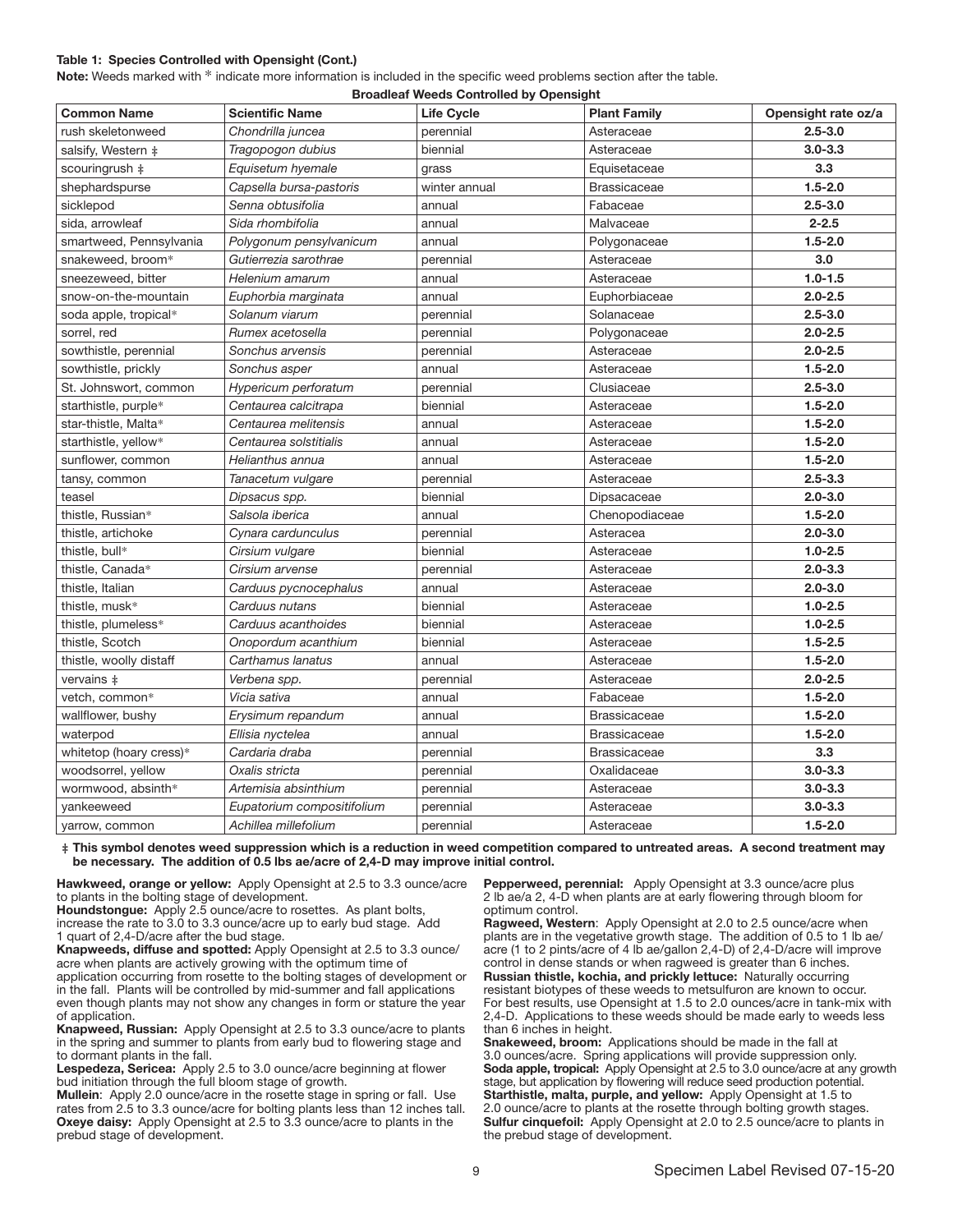Thistle, Canada: Apply Opensight at 2.0 to 3.3 ounce/acre either in the spring or summer to fully emerged Canada thistle. The goal is to insure all plants have emerged and many of the thistles will be in the bud to early flower stage at this time. Applications are also effective in the fall before a killing frost. Use higher rates for older/dense stands or for longer residual control. Thistles, Bull, musk, and plumeless: Apply Opensight at 1.0 to 2.0 ounce/acre in the spring and early summer to rosette or bolting plants or in the fall to seedlings and rosettes. Apply at 2.0 to 2.5 ounce/acre plus 0.5 lb ae/acre 2,4-D when plants are at the late bolt through early flowering growth stages.

Vervain: Apply 1.5 to 2.0 oz/acre of Opensight with 0.5 lb ae/acre (1 pint/ acre of 4 lb ae/gallon 2,4-D) of 2,4-D.

Whitetop: Apply 3.3 ounce/acre early in the spring to actively growing rosettes or to regrowth before the bud stage. Treatment after bloom is generally less effective and the addition of 2,4- D at 1 lb ae/acre (2 pint/ acre of 4 lb ae/gallon 2,4-D) is recommended. Treatments can also be made to fall regrowth before the first killing frost.

Wormwood, absinth: Apply 3.0 to 3.3 ounce/acre before wormwood is 12 inches tall. When applying by air on CRP, coverage is important and a minimum of 3 GPA is specified. Remove old duff and litter by fire or mowing for best results. Fall applications are also effective if green regrowth is present.

#### Woody Plant Control:

Apply Opensight at 3.3 ounce/acre at the timing described below in Table 2.

| <b>Common Name</b> | <b>Scientific Name</b>         | <b>Plant Family</b> | <b>Application Details</b>                                                                                                                                                                                                                                                                                                                                                                                                                                                                                                                                   |
|--------------------|--------------------------------|---------------------|--------------------------------------------------------------------------------------------------------------------------------------------------------------------------------------------------------------------------------------------------------------------------------------------------------------------------------------------------------------------------------------------------------------------------------------------------------------------------------------------------------------------------------------------------------------|
| blackberry*        | Rubus spp                      | Rosaceae            | Apply when leaves are fully expanded and the plant<br>has stopped rapid spring and early summer growth.<br>Application after bloom and before frost is optimal. It is<br>recommended that after mowing, shredding, or burning,<br>applications should wait until the next season and<br>enough re-growth has occurred for good uptake and<br>translocation.                                                                                                                                                                                                  |
| buckbrush          | Symphoricarpos orbiculus       | Caprifoliaceae      | Apply 2.0 to 3.0 oz/acre in spring or early summer when<br>new growth is 6-12 inches tall. Add 0.5 to1 lb ae/acre<br>of 2,4-D (1 to 2 pints/acre of 4 lb ae/gallon 2,4-D) to the<br>lower rate.                                                                                                                                                                                                                                                                                                                                                              |
| dewberry*          | Rubus flagellaris              | Rosaceae            | Apply when leaves are fully expanded and the foliage is<br>dark green, either before first flower or after fruit drop.<br>Application after fruit drop is preferred until frost. It is<br>recommended that after mowing, shredding, or burning,<br>applications should wait until the next season and<br>enough re-growth has occurred for good uptake and<br>translocation.                                                                                                                                                                                 |
| honey locust       | Gleditsia triacanthos          | Fabaceae            | Apply in spring when leaves are fully expanded and<br>foliage is mature.                                                                                                                                                                                                                                                                                                                                                                                                                                                                                     |
| honeysuckle        | Lonicera japonica              | Caprifoliaceae      | Apply in spring when leaves are fully expanded and<br>foliage is mature.                                                                                                                                                                                                                                                                                                                                                                                                                                                                                     |
| kudzu              | Pueraria montana               | Fabaceae            | Apply at or after bloom (July) in the summer until fall when<br>the foliage begins to senesce. Kudzu should be actively<br>growing; avoid treating when drought stressed.                                                                                                                                                                                                                                                                                                                                                                                    |
| locust, black      | Robinia pseudoacacia           | Fabaceae            | Apply in spring when leaves are fully expanded and<br>foliage is mature.                                                                                                                                                                                                                                                                                                                                                                                                                                                                                     |
| mimosa             | Albizia julibrissin            | Fabaceae            | Apply after full leaf emergence in the spring until fall<br>foliage color change.                                                                                                                                                                                                                                                                                                                                                                                                                                                                            |
| redbud             | Cercis canadensis              | Fabaceae            | Apply after full leaf emergence in the spring until fall<br>foliage color change.                                                                                                                                                                                                                                                                                                                                                                                                                                                                            |
| rose, Cherokee     | Rosa laevigata                 | Rosaceae            | Apply from full leaf through flowering. For best results,<br>delay treatment for 9-12 months after mowing.                                                                                                                                                                                                                                                                                                                                                                                                                                                   |
| rose, multiflora   | Rosa multiflora                | Rosaceae            | Apply from full leaf through flowering. For best results,<br>delay treatment for 9-12 months after mowing.                                                                                                                                                                                                                                                                                                                                                                                                                                                   |
| rose, prairie wild | Rosa arkansana                 | Rosaceae            | Apply from full leaf through flowering. For best results,<br>delay treatment for 9-12 months after mowing.                                                                                                                                                                                                                                                                                                                                                                                                                                                   |
| snowberry, Western | Symphoricarpos<br>occidentalis | Caprifoliaceae      | Apply 3 oz/acre of Opensight alone or 2.0 to 3.0 oz/acre<br>with 1 lb ae/acre of 2,4-D ester (2 pints/acre of 4 lb ae/<br>gallon 2,4-D) in the spring when leaves are fully expanded<br>and foliage is mature. Apply 3 oz/acre with 1 lb ae/acre of<br>2,4-D ester (2 pints/acre of 4 lb ae/gallon 2,4-D) from full<br>leaf expansion up to the flowering stage.                                                                                                                                                                                             |
| wisteria           | Wisteria brachybotrys          | Fabaceae            | Apply after full leaf emergence in the spring until fall<br>foliage color change.                                                                                                                                                                                                                                                                                                                                                                                                                                                                            |
| yucca $\ddagger$   | Yucca glauca                   | Agavaceae           | Add 1 lb ai/acre of 2,4-D ester (2 pints/acre of 4 lb ae/<br>gallon 2,4-D) to Opensight at 3.3 ounce/acre. Another<br>option for additional woody plant control is Opensight<br>plus 1 pint/acre Remedy® Ultra. Make applications from<br>flower stalk elongation through seed pod development.<br>Crop oil concentrate (COC), Methylated Seed Oil (MSO)<br>or Methylated Seed Oil/ Organosilicone (MSO/OS) are the<br>preferred adjuvants. Aerial application is recommended<br>with a minimum of 4 gallons per acre volume for dense<br>yucca populations. |

Table 2: Woody Plant Control with Opensight

‡ This symbol denotes weed suppression which is a reduction in weed competition compared to untreated areas. A second treatment may be necessary.

\* This recommendation is for blackberry and dewberry control in bermudagrass or other non-sensitive grasses only. For control in tall fescue pastures, only apply Opensight as a spot treatment. For broadcast blackberry control in tall fescue pastures, use 1 pint/acre of Remedy Ultra + 2 pts/acre of ForeFront™ R&P.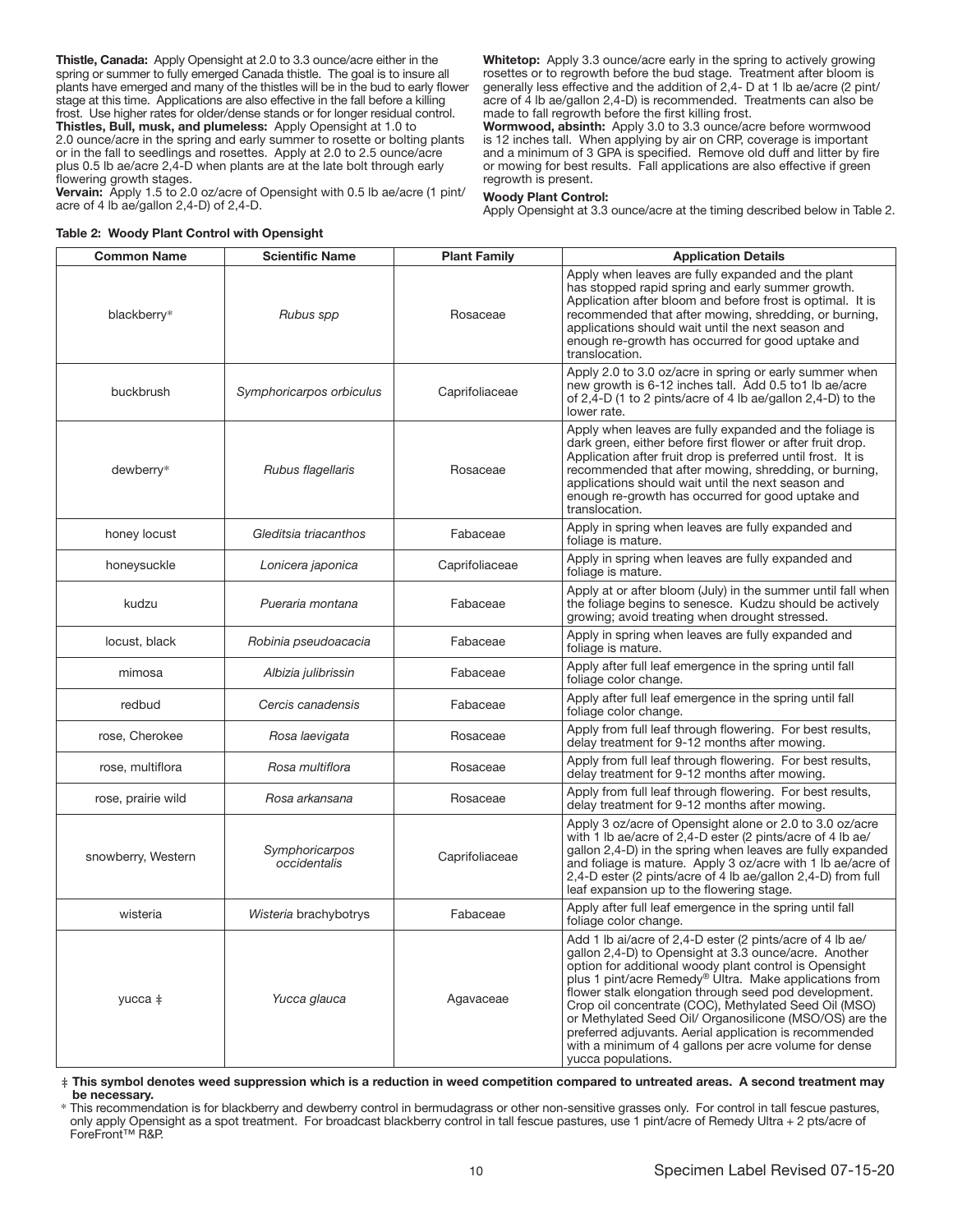Opensight alone provides brush control for a number of woody/perennial species. In most situations, Opensight is added to brush control tank mixtures to improve control of the species listed below.

# Control of Woody Species with Opensight Alone

| <b>Common Name</b>     | <b>Scientific Name</b>  | <b>Life Cycle</b> | <b>Plant Family</b> |
|------------------------|-------------------------|-------------------|---------------------|
| ash                    | Fraxinus spp.           | perennial         | Oleaceae            |
| aspen                  | Populus tremuloides     | perennial         | Salicaceae          |
| camelthorn             | Alhagi pseudalhagi      | perennial         | Fabaceae            |
| cherry                 | Prunus spp.             | perennial         | Rosaceae            |
| cottonwood             | Populus spp.            | perennial         | Salicaceae          |
| Eastern red cedar      | Juniperus virginiana    | perennial         | Cupressaceae        |
| elder                  | Sambucus spp.           | perennial         | Caprifoliaceae      |
| elm                    | Ulmus spp.              | perennial         | Ulmaceae            |
| firs                   | Abies spp.              | perennial         | Pinaceae            |
| hawthorn               | Crataegusspp.           | perennial         | Rosaceae            |
| mulberry               | Morus spp.              | perennial         | Moraceae            |
| muscadine (wild grape) | Muscadinia rotundifolia | perennial         | Vitaceae            |
| oaks                   | Quercus spp.            | perennial         | Fagaceae            |
| ocean spray            | Holodiscus discolor     | perennial         | Rosaceae            |
| Osage orange           | Maclura pomifera        | perennial         | Moraceae            |
| maple, red             | Acer rubrum             | perennial         | Aceraceae           |
| salmonberry            | Rubus spectabilis       | perennial         | Rosaceae            |
| spruce, black          | Picea mariana           | perennial         | Pinaceae            |
| spruce, white          | Picea glauca            | perennial         | Pinaceae            |
| thimbleberry           | Rubus parviflorus       | perennial         | Rosaceae            |
| tree of heaven         | Ailianthus altissima    | perennial         | Simaroubaceae       |
| willow                 | Salix spp.              | perennial         | Salicaceae          |
| poplar, yellow         | Liriodendron tulipifera | perennial         | Magnoliaceae        |

#### Selective Weed Control with tank mixes

Opensight is tank mix compatible with other selective herbicides such as Garlon 3A. Spot treatments using a tank mixture of Garlon 3A at 3% to 5 % v/v + Opensight at 20 oz product per 100 gallons of water (0.2 oz product/gallon water) + non-ionic surfactant, will control the following species, in addition to species listed above, without harming the grasses.

Control of Woody Species with Opensight in Tank Mixes

| <b>Common Name</b>    | <b>Scientific Name</b>   | <b>Life Cycle</b> | <b>Plant Family</b> |
|-----------------------|--------------------------|-------------------|---------------------|
| alder                 | Alnus rubra              | perennial         | Betulaceae          |
| arrowweed             | Pluchea sericea          | perennial         | Asteraceae          |
| Australian pine       | Pinus nigra              | perennial         | Pinaceae            |
| bear clover (bearmat) | Chamaebatia foliolosa    | perennial         | Rosaceae            |
| beech                 | Fagus spp.               | perennial         | Fagaceae            |
| birch                 | Betula spp.              | perennial         | <b>Betulaceae</b>   |
| blackgum              | Nyssa sylvatica          | perennial         | Cornaceae           |
| Brazilian pepper-tree | Schinus terebinthifolius | perennial         | Anacardiaceae       |
| cascara               | Rhamnus purshiana        | perennial         | Rhamnaceae          |
| ceanothus             | Ceanothus spp.           | perennial         | Rhamnaceae          |
| chinguapin            | Chrysolepis chrysophylla | perennial         | Fagaceae            |
| choke cherry          | Prunus virginiana        | perennial         | Rosaceae            |
| dogwood               | Cornus spp.              | perennial         | Cornaceae           |
| Douglas-fir           | Psedotsuga menziesii     | perennial         | Pinaceae            |
| elderberry            | Sambucus spp.            | perennial         | Adoxaceae           |
| gallberry             | Ilex coriacea            | perennial         | Aquifoliaceae       |
| hazel                 | Corylus spp.             | perennial         | Betulaceae          |
| hornbean              | Corylus spp.             | perennial         | Betulaceae          |
| madrone               | Arbutus menziesii        | perennial         | Ericaceae           |
| maple                 | Acer spp.                | perennial         | Aceraceae           |
| mulberry              | Morus spp.               | perennial         | Moraceae            |
| persimmon             | Diospyros spp.           | perennial         | Ebenaceae           |
| pine                  | Pinus spp.               | perennial         | Pinaceae            |
| poison ivy            | Toxicodendron radicans   | perennial         | Anacardiaceae       |
| poison oak            | Toxicodendron pubescens  | perennial         | Anacardiaceae       |
| poplar                | Populus spp.             | perennial         | Salicaceae          |
| coyote bush           | Baccharis pilularis      | perennial         | Asteraceae          |
| sassafras             | Sassafras spp.           | perennial         | Lauraceae           |
| Scotch broom          | Cytisus scoparius        | perennial         | Fabaceae            |
| sumac                 | Rhus coriaria            | perennial         | Anacardiaceae       |
| sweetbay magnolia     | Magnolia virginiana      | perennial         | Magnoliaceae        |
| sweetgum              | Liquidambar spp.         | perennial         | Altingiaceae        |
| sycamore              | Platanus spp.            | perennial         | Platanaceae         |
| tanoak                | Lithocarpus densiflorus  | perennial         | Fagaceae            |
| wax myrtle            | Myrica spp.              | perennial         | Myricaceae          |
| Western hemlock       | Tsuga heterophylla       | perennial         | Pinaceae            |
| winged elm            | Ulmus alata              | perennial         | Ulmaceae            |
|                       |                          |                   |                     |